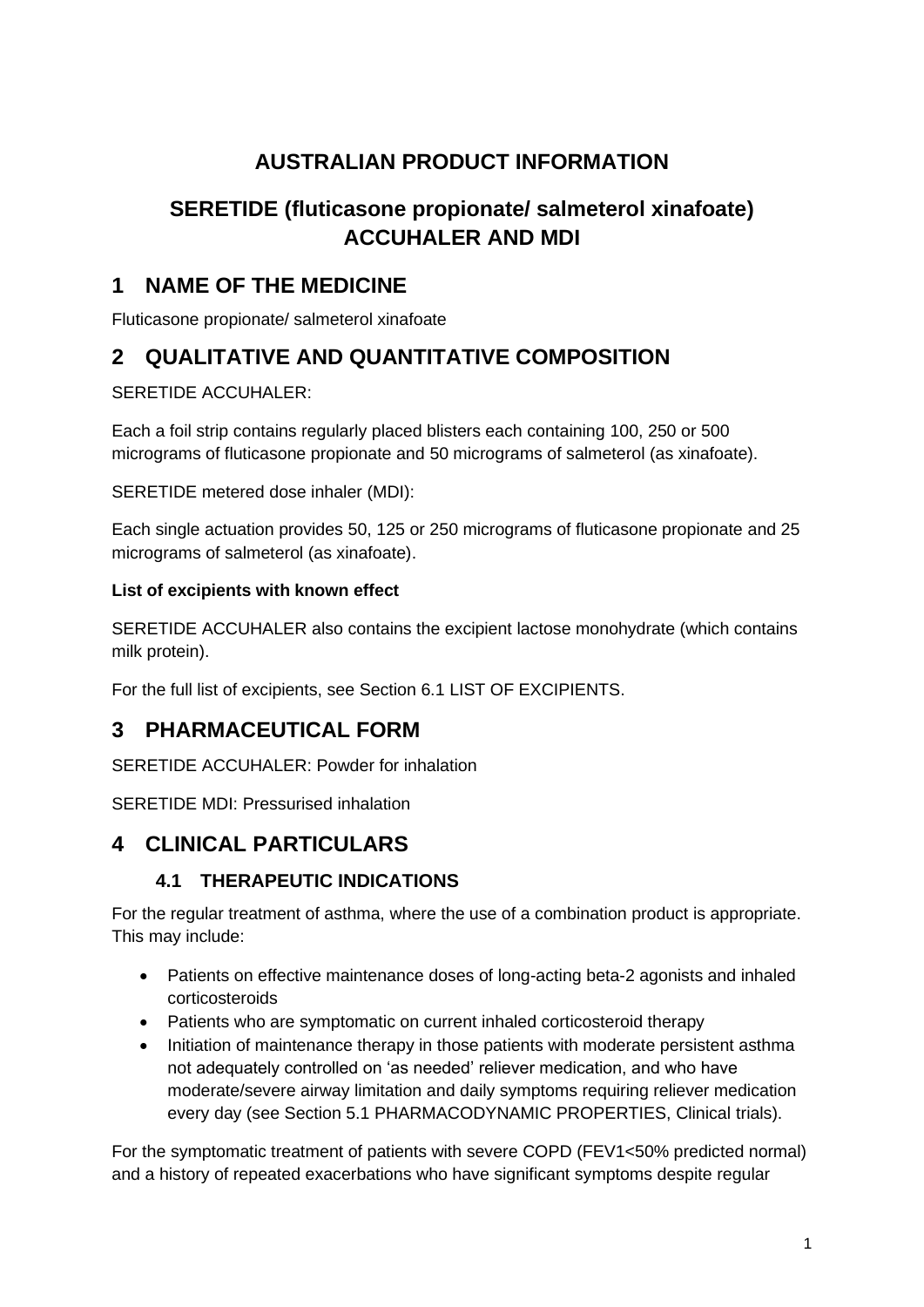beta-2 agonist bronchodilator therapy. SERETIDE is not indicated for the initiation of bronchodilator therapy in COPD.

# **4.2 DOSE AND METHOD OF ADMINISTRATION**

SERETIDE ACCUHALER and MDI are for inhalation only.

SERETIDE ACCUHALER and MDI must be used regularly for optimum benefit, even when asymptomatic.

Patients should be regularly assessed by a doctor, so the dose of SERETIDE they are receiving remains optimal. Strength of dose should only be increased or decreased on medical advice.

The use of one puff twice daily (bd) of the MDI has not been investigated in clinical trials.

#### *SERETIDE ACCUHALER:*

The ACCUHALER releases a powder that is inhaled into the lungs. The device is opened and primed by sliding the lever. The mouthpiece is then placed in the mouth and the lips closed around it. The dose can then be inhaled and the device closed. A dose counter on the ACCUHALER indicates the number of doses left.

For more detailed instructions for use refer to the patient information leaflet.

#### *SERETIDE MDI:*

SERETIDE MDI is available with or without a counter. The MDI comprises a suspension of fluticasone propionate and salmeterol in a CFC-free propellant. The suspension is contained in an aluminium alloy canister sealed with a metering valve. The canisters are fitted into plastic actuators incorporating an atomising orifice and fitted with dustcaps. For SERETIDE MDI with counter, the canister has a counter attached to it, which shows how many actuations of medicine are left. The number of actuations left will show through a window in the back of the plastic actuator.

For more detailed instructions for use refer to the patient information leaflet.

### **Asthma**

The dose of fluticasone propionate should be titrated to the lowest dose at which effective control of symptoms is maintained.

Patients should be given the dose of SERETIDE containing the appropriate fluticasone propionate dosage for the severity of their disease.

#### *Adults and children over 12 years:*

The recommended dose for regular asthma management is 100/50 micrograms to 500/50 micrograms fluticasone propionate/salmeterol twice daily:

*SERETIDE ACCUHALER:* One inhalation (100/50 micrograms to 500/50 micrograms) twice daily. **SERETIDE MDI:** Two inhalations (50/25 micrograms to 250/25 micrograms) twice daily.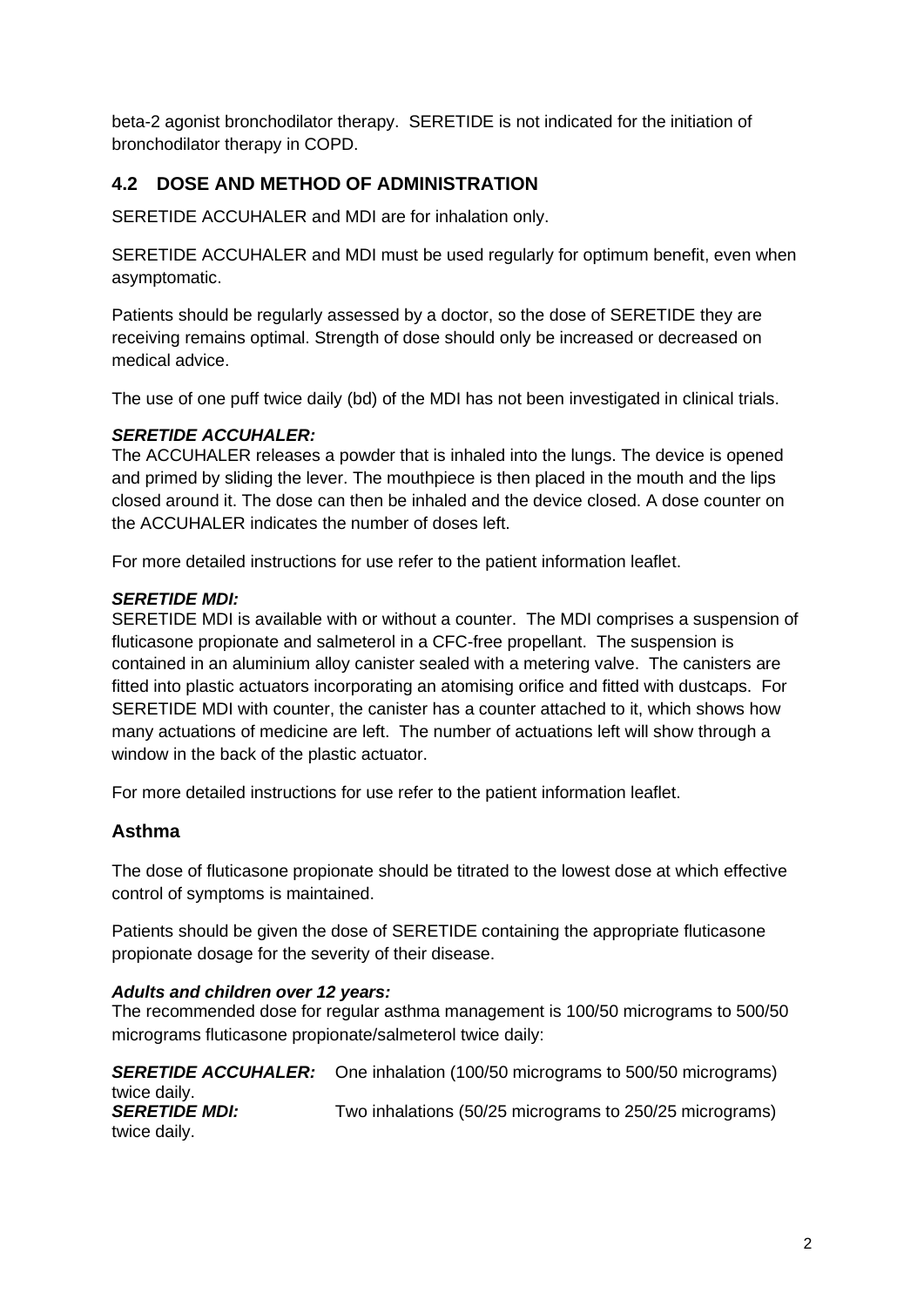The recommended dose for **initiation of maintenance therapy** in moderate persistent asthma is 100/50 micrograms fluticasone propionate/salmeterol twice daily:

#### *SERETIDE ACCUHALER:* One inhalation (100/50 micrograms) twice daily. **SERETIDE MDI:** Two inhalations (50/25 micrograms) twice daily.

Patients commenced on SERETIDE as initial maintenance therapy should be reviewed after 6-12 weeks. In patients whose asthma is well controlled and stable, cessation of salmeterol and transfer to maintenance therapy with an inhaled corticosteroid alone should be considered.

### *Children 4 years and over:*

The recommended dose for regular asthma management is 100/50 micrograms fluticasone propionate/salmeterol twice daily:

*SERETIDE ACCUHALER:* One inhalation (100/50 micrograms) twice daily. **SERETIDE MDI:** Two inhalations (50/25 micrograms) twice daily.

The safety and efficacy of SERETIDE for the initiation of maintenance treatment in this age group has not been established. There are no data available for use of SERETIDE in children aged under 4 years.

#### *Special patient groups:*

There is no need to adjust the dose in elderly patients or in those with renal or hepatic impairment.

### **COPD**

#### *Adults:*

The recommended dose is 250/50 micrograms or 500/50 micrograms fluticasone propionate/salmeterol twice daily:

| <b>SERETIDE</b><br><b>ACCUHALER:</b> | One inhalation 500/50 micrograms twice daily.<br>OR.<br>One inhalation 250/50 micrograms twice daily may be a<br>consideration in patients who are at a greater risk of inhaled<br>corticosteroid adverse effects (see Section 5.1<br>PHARMACODYNAMIC PROPERTIES, Clinical trials and Section<br>4.2 DOSE AND METHOD OF ADMINISTRATION).         |
|--------------------------------------|--------------------------------------------------------------------------------------------------------------------------------------------------------------------------------------------------------------------------------------------------------------------------------------------------------------------------------------------------|
| <b>SERETIDE MDI:</b>                 | Two inhalations 250/25 micrograms twice daily.<br><b>OR</b><br>Two inhalations 125/25 micrograms twice daily may be a<br>consideration in patients who are at a greater risk of inhaled<br>corticosteroid adverse effects (see Section 5.1<br>PHARMACODYNAMIC PROPERTIES, Clinical trials and Section<br>4.2 DOSE AND METHOD OF ADMINISTRATION). |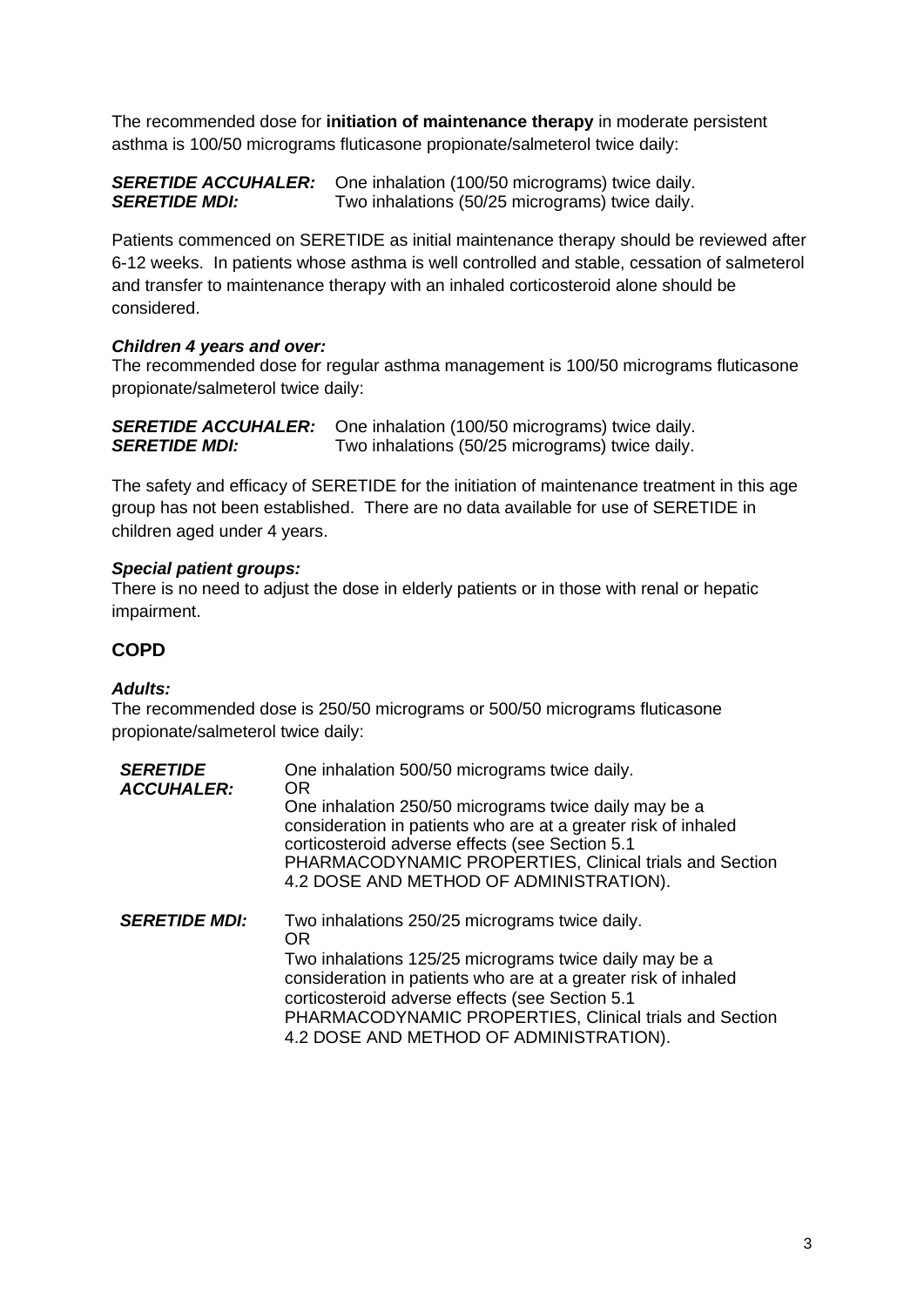# **4.3 CONTRAINDICATIONS**

SERETIDE is contraindicated in patients with a history of hypersensitivity to any ingredients of the preparation (see Section 2 QUALITATIVE AND QUANTITATIVE COMPOSITION and Section 6.1 LIST OF EXCIPIENTS).

### **4.4 SPECIAL WARNINGS AND PRECAUTIONS FOR USE**

The management of asthma should normally follow a stepwise program and patient response should be monitored clinically and by lung function tests. Treatment of asthma should be in accordance with current National asthma treatment guidelines.

SERETIDE is not for relief of acute symptoms for which a fast- and short-acting inhaled bronchodilator (e.g. salbutamol) is required. Patients should be advised to have their relief medication available at all times.

Increasing use of short-acting bronchodilators to relieve symptoms indicates deterioration of control and patients should be reviewed by a physician.

Sudden and progressive deterioration in control of asthma is potentially life threatening and the patient should be reviewed by a physician. Consideration should be given to increasing corticosteroid therapy. Also, where the current dosage of SERETIDE has failed to give adequate control of asthma, the patient should be reviewed by a physician. For patients with asthma or COPD, consideration should be given to additional corticosteroid therapies and administration of antibiotics if an exacerbation is associated with infection.

Treatment should not be stopped abruptly in patients with asthma due to risk of exacerbation; therapy should be titrated-down under physician supervision. For patients with COPD cessation of therapy may be associated with symptomatic decompensation and should be supervised by a physician.

There was an increased reporting of pneumonia in studies of patients with COPD receiving SERETIDE (see Section 4.8 ADVERSE EFFECTS (UNDESIRABLE EFFECTS)). Physicians should remain vigilant for the possible development of pneumonia in patients with COPD as the clinical features of pneumonia and exacerbation frequently overlap.

As with all medications containing corticosteroids, SERETIDE should be administered with caution in patients with active or quiescent pulmonary tuberculosis.

SERETIDE should be administered with caution in patients with thyrotoxicosis.

Cardiovascular effects, such as increases in systolic blood pressure and heart rate, may occasionally be seen with all sympathomimetic drugs, especially at higher than therapeutic doses. For this reason, SERETIDE should be used with caution in patients with pre-existing cardiovascular disease.

A transient decrease in serum potassium may occur with all sympathomimetic drugs at higher therapeutic doses. Therefore, SERETIDE should be used with caution in patients predisposed to low levels of serum potassium.

Rare instances of glaucoma and increased intraocular pressure have been reported following administration of inhaled corticosteroids. If a patient presents with a change in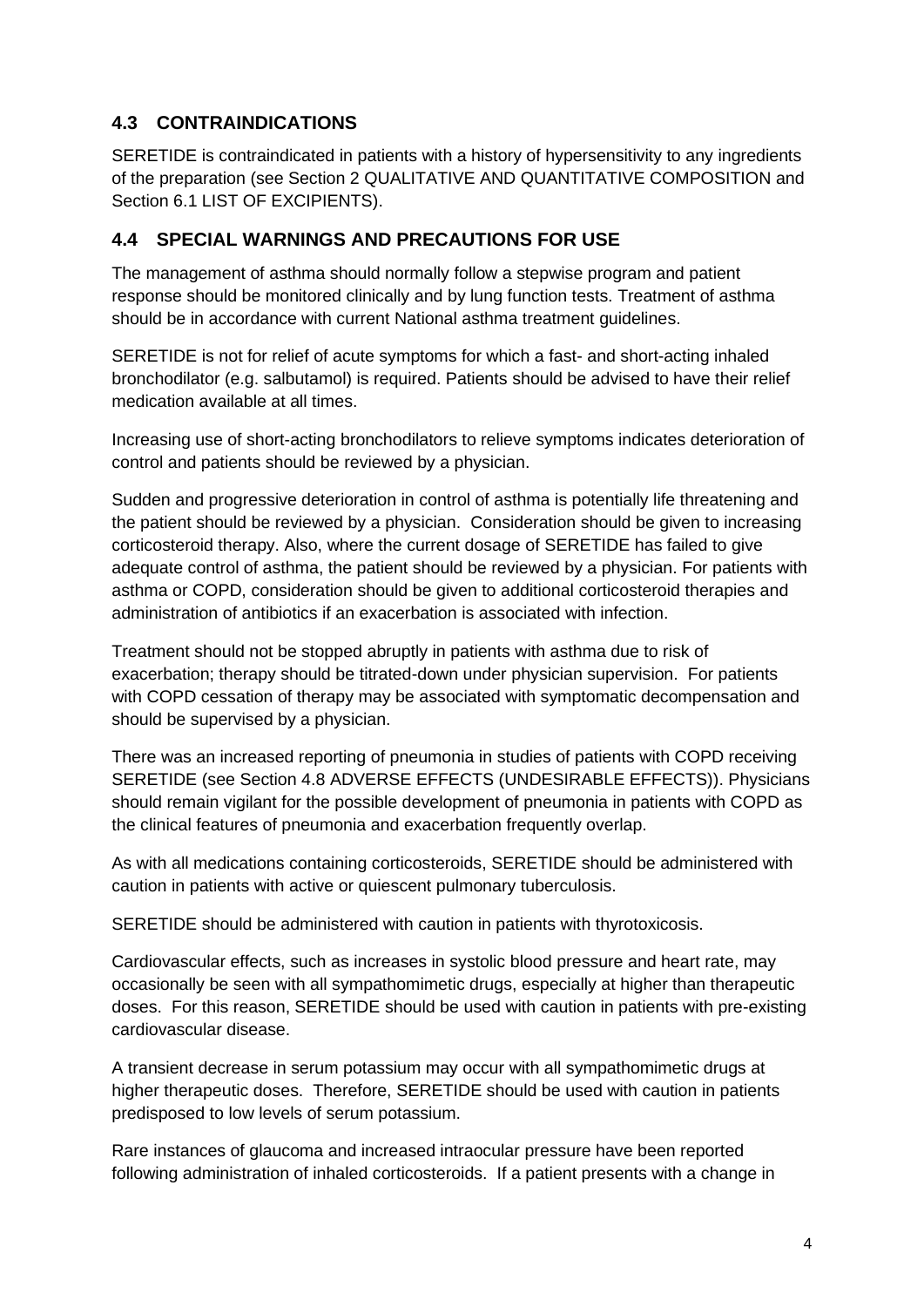vision, the patient should be considered for referral to an ophthalmologist for evaluation of possible causes which may include cataract, glaucoma or rare diseases such as central serous chorioretinopathy (CSCR).

Care should be taken when transferring patients to SERETIDE therapy, particularly if there is any reason to suppose that adrenal function is impaired from previous systemic steroid therapy.

SERETIDE should not be initiated in patients with unstable or acutely deteriorating asthma, which may be a life-threatening condition. Serious acute respiratory events, including fatalities, have been reported when salmeterol has been initiated in this situation. Although it is not possible from these reports to determine whether salmeterol contributed to these adverse events or failed to relieve the deteriorating asthma, the use of salmeterol in this setting is inappropriate.

SERETIDE should not be used to transfer patients from oral to inhaled steroids.

In rare cases inhaled therapy may unmask underlying eosinophilic conditions (e.g. Churg Strauss syndrome). These cases have usually been associated with reduction or withdrawal of oral corticosteroid therapy. A direct causal relationship has not been established.

There have been very rare reports of increases in blood glucose levels (see Section 4.8 ADVERSE EFFECTS (UNDESIRABLE EFFECTS)) and this should be considered when prescribing to patients with a history of diabetes mellitus.

A drug interaction study in healthy subjects has shown that ritonavir (a highly potent cytochrome P450 3A4 inhibitor) can greatly increase fluticasone propionate plasma concentrations, resulting in markedly reduced serum cortisol concentrations. During postmarketing use, there have been reports of clinically significant drug interactions in patients receiving fluticasone propionate and ritonavir, resulting in systemic corticosteroid effects including Cushing's syndrome and adrenal suppression. Therefore, concomitant use of fluticasone propionate and ritonavir should be avoided, unless the potential benefit to the patient outweighs the risk of systemic corticosteroid side-effects.

It was observed in a drug interaction study that concomitant use of systemic ketoconazole increases exposure to salmeterol. This may lead to prolongation in the QTc interval. Due to the potential increased risk of cardiovascular adverse events, the concomitant use of salmeterol with strong CYP3A4 inhibitors (e.g. ketoconazole, atazanavir, ritonavir, clarithromycin, indinavir, itraconazole, nefazodone, nelfinavir, saquinavir) is not recommended (see Sections 4.5 INTERACTIONS WITH OTHER MEDICINES AND OTHER FORMS OF INTERACTIONS and 5.2 PHARMACOKINETIC PROPERTIES).

As with other inhalation therapy, paradoxical bronchospasm may occur with an immediate increase in wheezing after dosing. This should be treated immediately with a fast-acting inhaled bronchodilator. SERETIDE should be discontinued immediately, the patient assessed, and if necessary alternative therapy instituted.

The pharmacological side-effects of beta-2 agonist treatment, such as tremor, subjective palpitations and headache, have been reported, but tend to be transient and may reduce with regular therapy.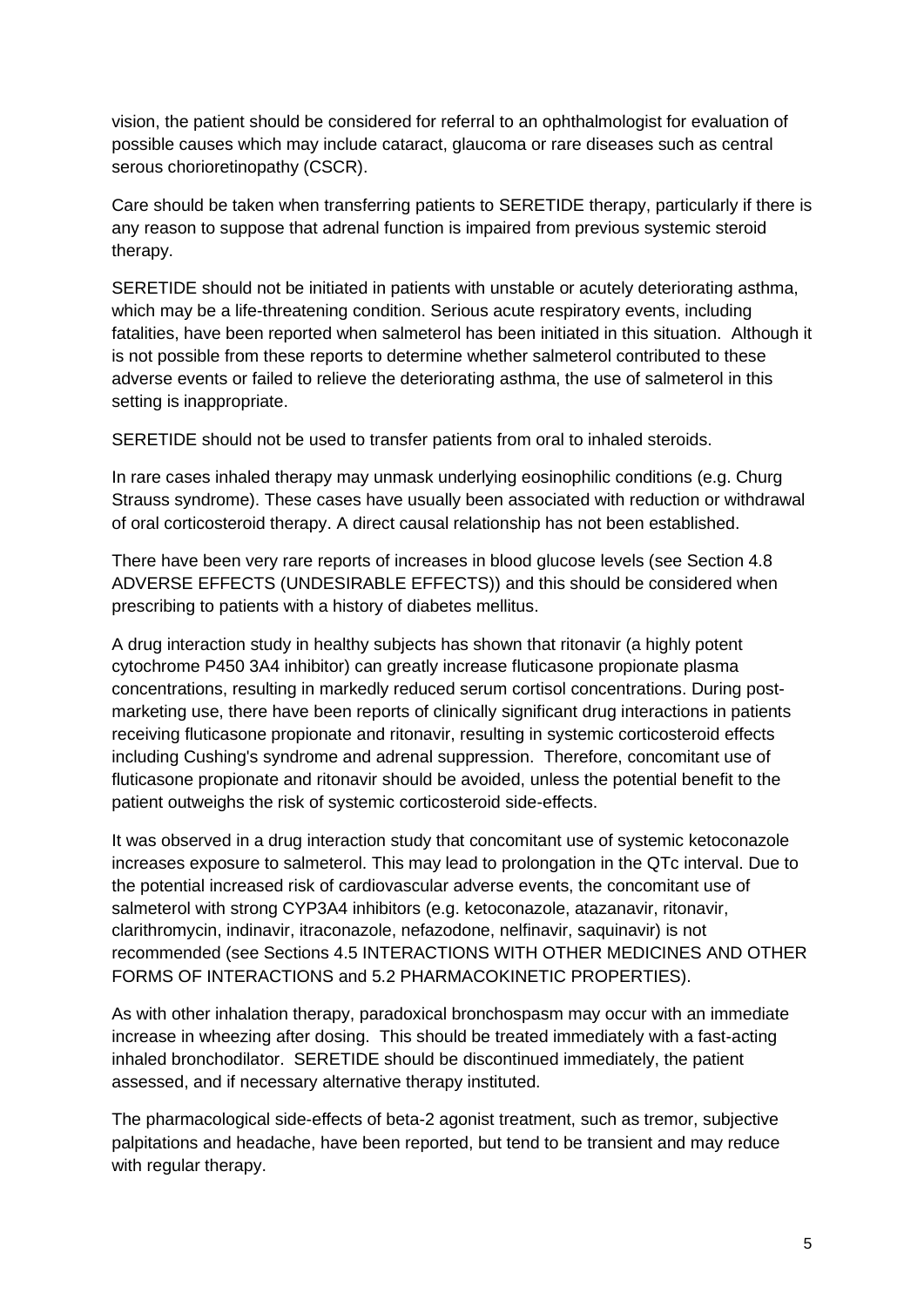#### **Spacer Devices**

Most patients will benefit from the consistent use of a spacer device with their metered dose inhaler (MDI or 'puffer'), particularly those with poor inhaler technique. Use of a spacer will also decrease the amount of drug deposited in the mouth and back of the throat, and therefore reduce the incidence of local side effects such as 'thrush' and a hoarse voice.

A change in the make of spacer may be associated with alterations in the amount of drug delivered to the lungs. The clinical significance of these alterations is uncertain. However, in these situations, the person should be monitored for any loss of asthma control.

If using a spacer, the patient should be instructed to actuate the inhaler into the spacer and then slowly breathe in as far as possible. Hold your breath for as long as comfortable, before breathing out slowly. This should be repeated for each actuation of the drug into the spacer. Any delays between actuation and inhalation should be kept to a minimum.

Static on the walls of the spacer may cause variability in drug delivery. Patients should be instructed to wash the spacer in warm water and detergent and allow it to air dry without rinsing or drying with a cloth. This should be performed before initial use of the spacer and at least monthly thereafter.

### **Possible systemic effects, including Adrenocortical function, Bone density and Growth:**

Inhaled steroids are designed to direct glucocorticoid delivery to the lungs in order to reduce overall systemic glucocorticoid exposure and side effects. With sufficient doses however, all inhaled steroids can have adverse effects; possible systemic effects include Cushing's syndrome, Cushingoid features, depression of the hypothalamic-pituitary adrenal (HPA) axis (see Section 4.9 OVERDOSE), reduction of bone mineral density, cataract, glaucoma and retardation of growth rate in children and adolescents.

The lowest dose of inhaled fluticasone that causes suppression of the HPA axis (as indicated by the 24 hour urinary cortisol concentrations), effects on bone mineral density or growth retardation in children has not yet been established. Some depression of plasma cortisol may occur in a small number of adult patients on higher doses (e.g. >1 mg/day). However, adrenal function and adrenal reserve usually remain within normal range on inhaled fluticasone propionate therapy. To minimise the systemic effects of inhaled corticosteroids, including fluticasone propionate, each patient should be titrated down to the lowest dose that effectively controls his/her asthma (see Section 4.2 DOSE AND METHOD OF ADMINISTRATION).

Data regarding the effect of long term use of inhaled fluticasone on bone mineral density in elderly patients are limited.

Patients in a medical or surgical emergency, who in the past have required high doses of inhaled steroids and/or intermittent treatment with oral steroids, remain at risk of impaired adrenal reserve for a considerable time. The extent of the adrenal impairment may require specialist advice before elective procedures. The possibility of residual impaired adrenal response should always be borne in mind in emergency and elective situations likely to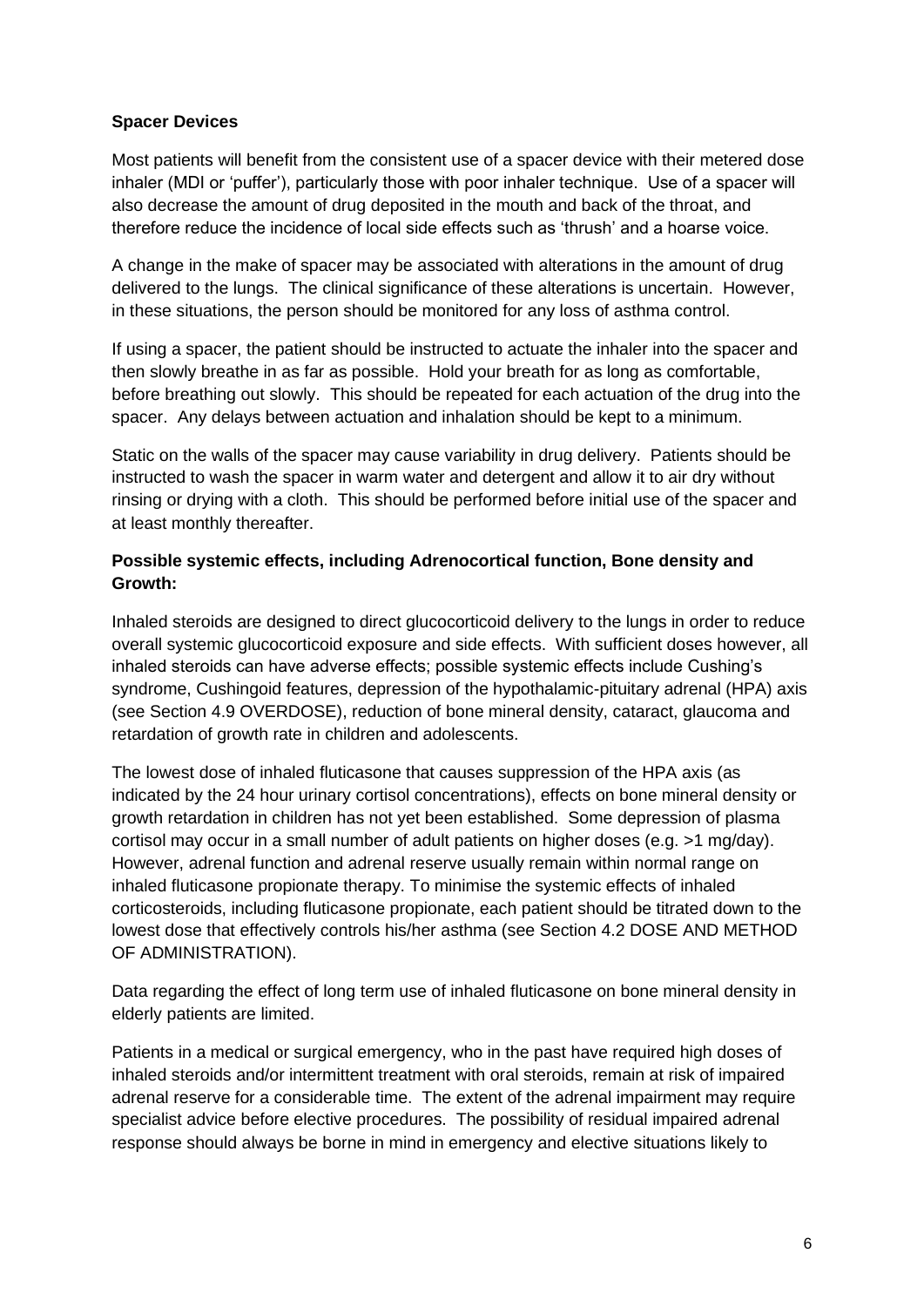produce stress and appropriate corticosteroid treatment must be considered (see Section 4.9 OVERDOSE).

### **Use in the elderly**

There are no special precautions for use in the elderly.

### **Paediatric use**

SERETIDE is not recommended as initiation of maintenance therapy in children. In children, less than 6 years of age, SERETIDE is recommended only after alternative options such as an ICS and/or leukotriene receptor antagonists (LTRA) have been trialed.

The growth of paediatric patients receiving corticosteroids, including fluticasone propionate, should be monitored. The potential growth effects of prolonged treatment should be weighed against the clinical benefits obtained. To minimise the systemic effects of inhaled corticosteroids, including fluticasone propionate, each patient should be titrated down to the lowest dose that effectively controls his/her asthma (see Section 4.2 DOSE AND METHOD OF ADMINISTRATION).

In children taking recommended doses of inhaled fluticasone propionate, adrenal function and adrenal reserve usually remain within the normal range. However, the possible effects of previous or intermittent treatment with oral steroids should not be discounted. Nevertheless, the benefits of inhaled fluticasone propionate should minimise the need for oral steroids.

### **Effects on laboratory tests**

No data available.

## **4.5 INTERACTIONS WITH OTHER MEDICINES AND OTHER FORMS OF INTERACTIONS**

Both non-selective and selective beta-blockers should be avoided unless there are compelling reasons for their use.

Under normal circumstances, low plasma concentrations of fluticasone propionate are achieved after inhaled dosing, due to extensive first pass metabolism and high systemic clearance mediated by cytochrome P450 3A4 in the gut and liver. Hence, clinically significant drug interactions mediated by fluticasone propionate are unlikely.

A drug interaction study in healthy subjects has shown that ritonavir (a highly potent cytochrome P450 3A4 inhibitor) can greatly increase fluticasone propionate plasma concentrations, resulting in markedly reduced serum cortisol concentrations. During postmarketing use, there have been reports of clinically significant drug interactions in patients receiving intranasal or inhaled fluticasone propionate and ritonavir, resulting in systemic corticosteroid effects including Cushing's syndrome and adrenal suppression. Therefore, concomitant use of fluticasone propionate and ritonavir should be avoided, unless the potential benefit to the patient outweighs the risk of systemic corticosteroid side-effects.

Studies have shown that other inhibitors of cytochrome P450 3A4 produce negligible (erythromycin) and minor (ketoconazole) increases in systemic exposure to fluticasone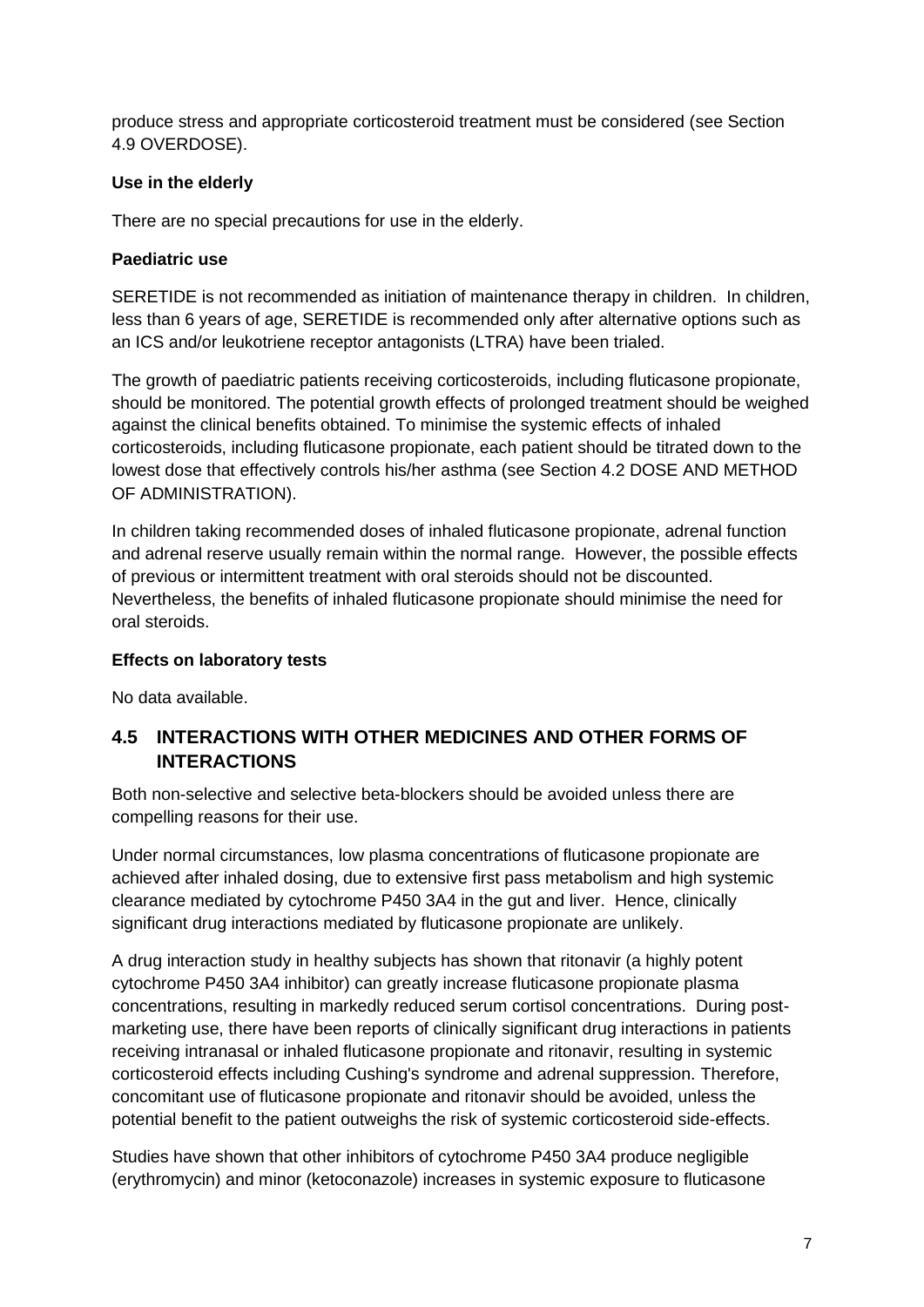propionate without notable reductions in serum cortisol concentrations. Nevertheless, care is advised when co-administering potent cytochrome P450 3A4 inhibitors (e.g. ketoconazole) as there is potential for increased systemic exposure to fluticasone propionate.

Co-administration of ketoconazole and salmeterol resulted in a significant increase in plasma salmeterol exposure (1.4-fold  $C_{\text{max}}$  and 15-fold AUC). This increase in plasma salmeterol may cause a prolongation of QTc interval (see Sections 4.4 SPECIAL WARNINGS AND PRECAUTIONS FOR USE and 5.2 PHARMACOKINETIC PROPERTIES).

# **4.6 FERTILITY, PREGNANCY AND LACTATION**

## **Effects on fertility**

Neither fluticasone propionate nor salmeterol xinafoate alone show significant effects on fertility. Studies to detect such effects with co-administration have not been conducted.

## **Use in pregnancy**

## **(Pregnancy Category B3)**

There are limited data from clinical trials in pregnant women. However, extensive clinical experience with drugs in this class has revealed no evidence of adverse effects on the mother or foetus at relevant therapeutic doses of ICS. As with any medication, administration during pregnancy should only be considered if the expected benefit to the mother is greater than any possible risk to the foetus.

An observational retrospective epidemiological cohort study utilising electronic health records from the United Kingdom was conducted to evaluate the risk of major congenital malformations (MCMs) following first trimester exposure to inhaled fluticasone propionate alone and salmeterol-fluticasone propionate relative to non-fluticasone propionate containing inhaled corticosteroids. No placebo comparator was included in this study.

Within the asthma cohort of 5362 first trimester inhaled corticosteroid-exposed pregnancies, 131 diagnosed MCMs were identified; 1612 (30%) were exposed to fluticasone propionate or salmeterol-fluticasone propionate of which 42 diagnosed MCMs were identified. The adjusted odds ratio for MCMs diagnosed by 1 year was  $1.1$  (95%CI:  $0.5 - 2.3$ ) for fluticasone propionate exposed vs non-fluticasone propionate inhaled corticosteroid exposed women with moderate asthma and 1.2 (95%CI:  $0.7 - 2.0$ ) for women with considerable to severe asthma. No difference in the risk of MCMs was identified following first trimester exposure to fluticasone propionate alone vs salmeterol-fluticasone propionate. Absolute risks of MCM across the asthma severity strata ranged from 2.0 to 2.9 per 100 fluticasone propionateexposed pregnancies which is comparable to results from a study of 15,840 pregnancies unexposed to asthma therapies in the General Practice Research Database (2.8 MCM events per 100 pregnancies).

Results from the retrospective epidemiological study did not find an increased risk of MCMs following exposure to fluticasone propionate when compared to other inhaled corticosteroids, during the first trimester of pregnancy.

Reproductive toxicity studies in animals, either with single drug or in combination, revealed the foetal effects expected at excessive systemic exposure levels of a potent beta-2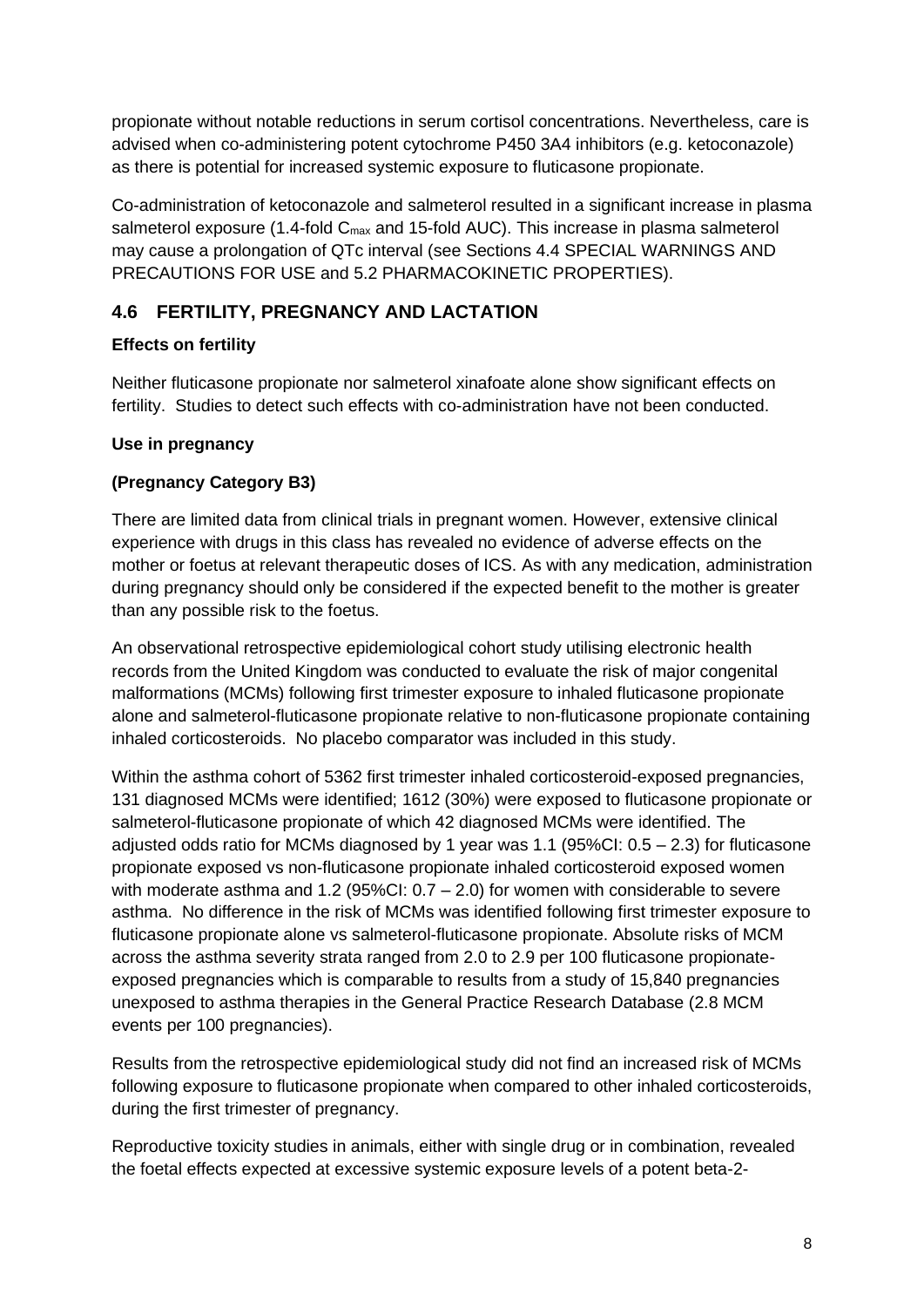adrenoceptor agonist and glucocorticosteroid – however these findings may not be relevant to humans taking inhaled steroids and beta-2 agonist at the recommended dose.

### **Use in lactation**

Fluticasone propionate and salmeterol concentrations in plasma after inhaled doses are very low and therefore concentrations in human breast milk are likely to be correspondingly low. Studies in lactating animals support this for salmeterol xinafoate, although after subcutaneous administration of radiolabeled fluticasone propionate to lactating rats, levels of radioactivity in milk were 3 to 7 times plasma levels. There are no data available for human breast milk.

Administration during lactation should only be considered if the expected benefit to the mother is greater than any possible risk to the child.

# **4.7 EFFECTS ON ABILITY TO DRIVE AND USE MACHINES**

SERETIDE is unlikely to produce an effect.

# **4.8 ADVERSE EFFECTS (UNDESIRABLE EFFECTS)**

As SERETIDE contains fluticasone propionate and salmeterol the type and severity of adverse reactions associated with each of the compounds may be expected. There is no evidence of additional adverse events following concurrent administration of the two compounds.

Adverse events are listed below by system organ class and frequency. Frequencies are defined as: very common ( $\geq 1/10$ ), common ( $\geq 1/100$  and  $\leq 1/10$ ), uncommon ( $\geq 1/1000$  and <1/100), rare (≥1/10,000 and <1/1000) and very rare (<1/10,000).

### **Clinical Trial Data**

### *Infections and infestations*

*Common:* Candidiasis of mouth and throat, pneumonia (in COPD patients).

Such patients may find it helpful to rinse out their mouth with water after inhalation. Symptomatic candidiasis can be treated with topical anti-fungal therapy whilst still continuing with the fluticasone propionate.

Rare: Cesophageal candidiasis.

#### *Immune system disorders*

Hypersensitivity Reactions:

*Uncommon:* Cutaneous hypersensitivity reactions, dyspnoea.

**Rare:** Anaphylactic reactions.

#### *Endocrine disorders*

Possible systemic effects include (see Section 4.4 SPECIAL WARNINGS AND PRECAUTIONS FOR USE):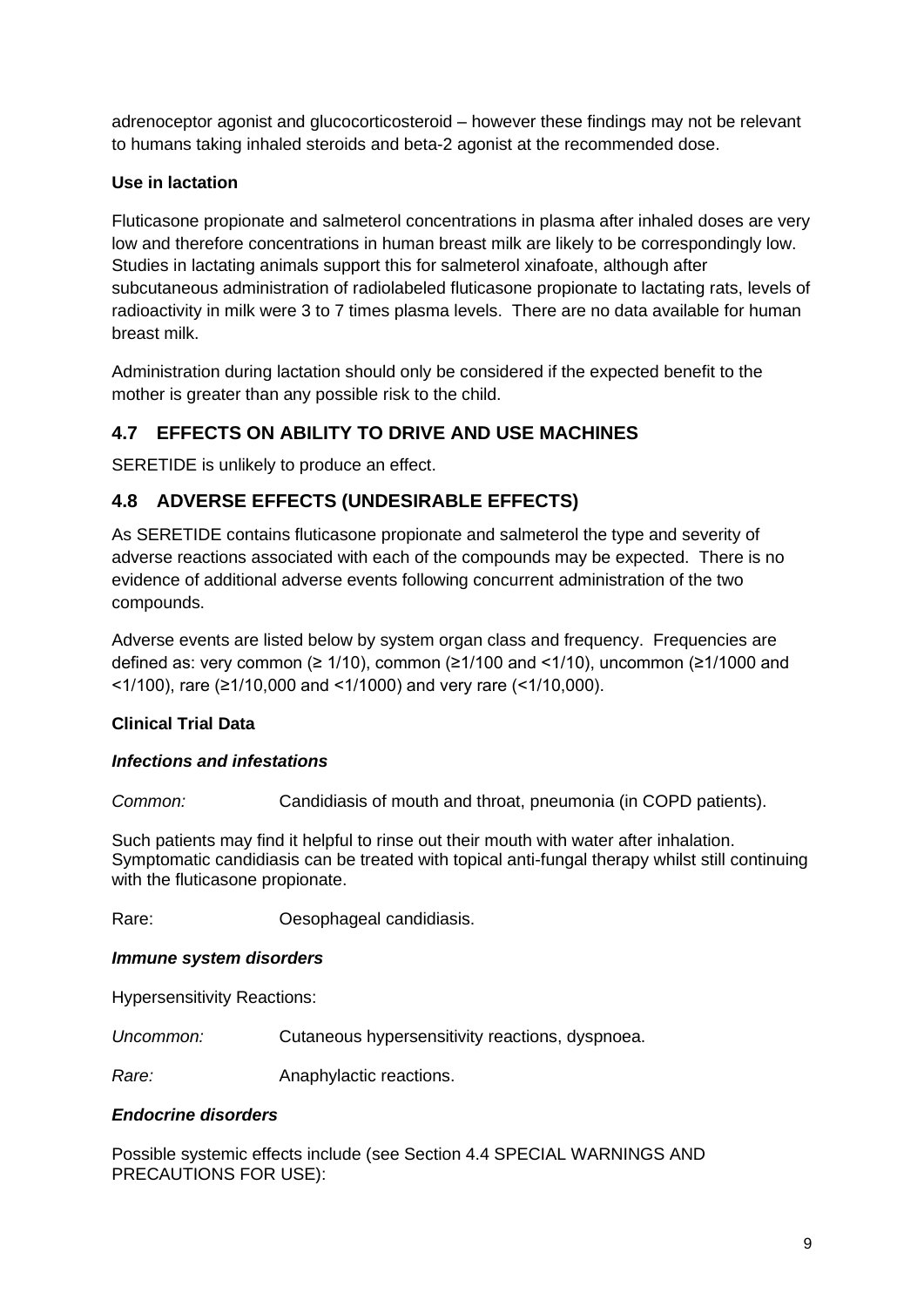| Uncommon: | Cataract. |
|-----------|-----------|
|           |           |

*Rare:* Glaucoma.

#### *Metabolism and nutrition disorders*

*Uncommon:* Hyperglycaemia.

#### *Psychiatric disorders*

| Uncommon: | Anxiety, sleep disorders.                                                                     |
|-----------|-----------------------------------------------------------------------------------------------|
| Rare:     | Behavioural changes, including hyperactivity and irritability<br>(predominantly in children). |

#### *Nervous system disorders*

*Very common:* Headache (see Section 4.4 SPECIAL WARNINGS AND PRECAUTIONS FOR USE).

*Uncommon:* Tremor (see Section 4.4 SPECIAL WARNINGS AND PRECAUTIONS FOR USE).

#### *Cardiac disorders*

*Common:* Palpitations (see Section 4.4 SPECIAL WARNINGS AND PRECAUTIONS FOR USE).

- *Uncommon:* Tachycardia, atrial fibrillation.
- *Rare:* Cardiac arrhythmias including supraventricular tachycardia and extrasystoles.

Peripheral vasodilation and a compensatory small increase in heart rate may occur in some patients.

#### *Respiratory, thoracic and mediastinal disorders*

*Common:* Hoarseness/dysphonia, throat irritation.

#### *Skin and subcutaneous tissue disorders*

*Uncommon:* Contusions.

#### *Musculoskeletal and connective tissue disorders*

**Common:** Muscle cramps, arthralgia.

#### **Post marketing Data**

#### *Immune system disorders*

Hypersensitivity reactions manifesting as: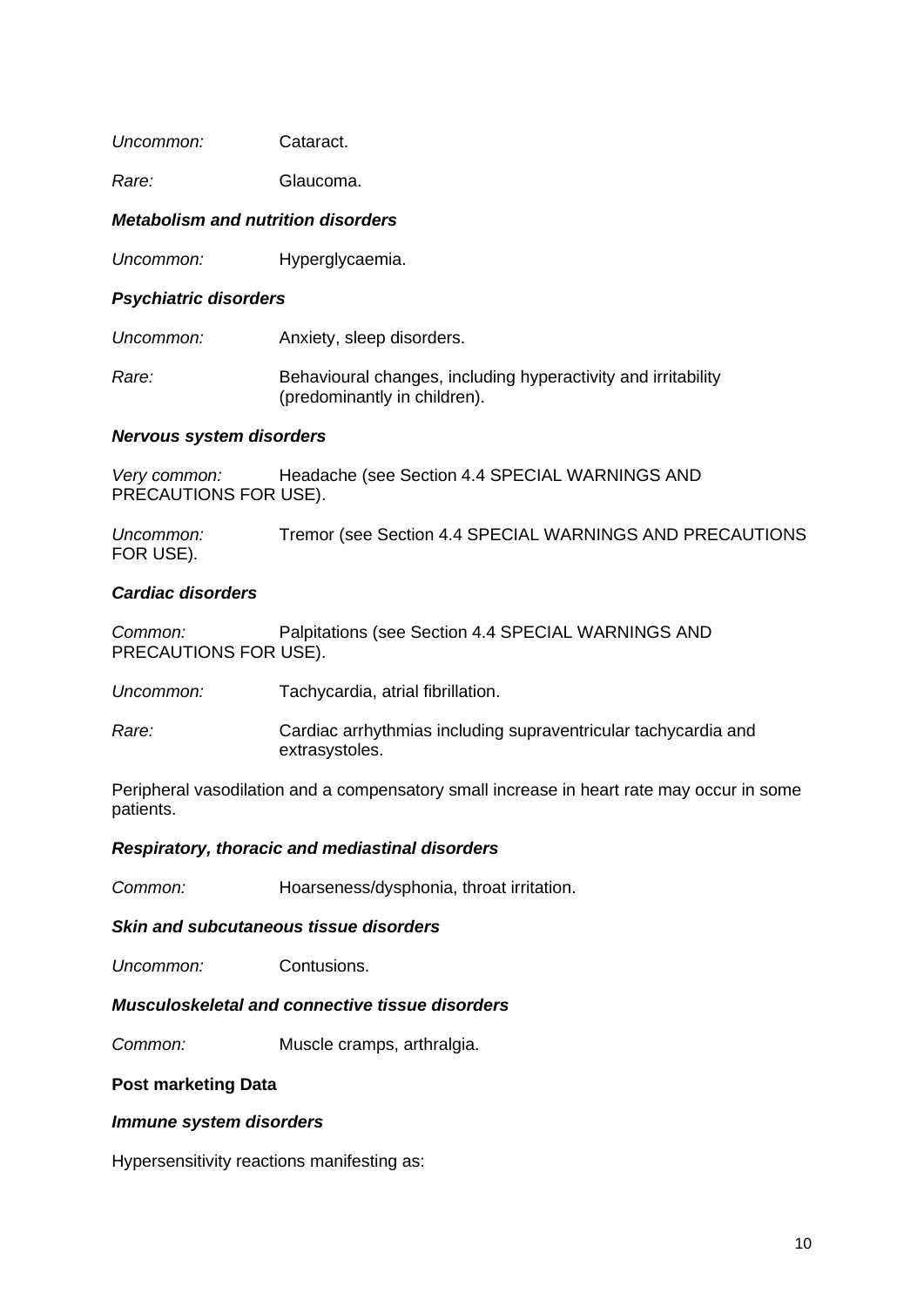- *Uncommon:* Cutaneous hypersensitivity reactions.
- *Rare:* Angioedema (mainly facial and oropharyngeal oedema) and respiratory symptoms (dyspnoea and/or bronchospasm), anaphylactic reactions.

#### *Endocrine disorders*

Possible systemic effects include (see Section 4.4 SPECIAL WARNINGS AND PRECAUTIONS FOR USE):

*Rare:* Cushing's syndrome, Cushingoid features, adrenal suppression, growth retardation in children and adolescents, decreased bone mineral density.

#### *Metabolism and nutrition disorders*

*Uncommon:* Hyperglycaemia.

#### *Psychiatric disorders*

- *Uncommon:* Anxiety, sleep disorders.
- *Rare:* Behavioural changes, including hyperactivity and irritability (predominantly in children).

#### *Respiratory, thoracic and mediastinal disorders*

*Rare:* Paradoxical bronchospasm (see Section 4.4 SPECIAL WARNINGS AND PRECAUTIONS FOR USE).

### **Reporting suspected adverse effects**

Reporting suspected adverse reactions after registration of the medicinal product is important. It allows continued monitoring of the benefit-risk balance of the medicinal product. Healthcare professionals are asked to report any suspected adverse reactions at [www.tga.gov.au/reporting-problems.](http://www.tga.gov.au/reporting-problems)

## **4.9 OVERDOSE**

The available information on overdose with SERETIDE, fluticasone and/or salmeterol is given below:

It is not recommended that patients receive higher than approved doses of SERETIDE. It is important to review therapy regularly and titrate down to the lowest dose at which effective control of disease is maintained (see Section 4.2 DOSE AND METHOD OF ADMINISTRATION).

### **Symptoms and Signs**

The expected symptoms and signs of salmeterol overdosage are those typical of excessive beta-2-adrenergic stimulation, including tremor, headache, tachycardia, increases in systolic blood pressure, hypokalaemia and raised blood glucose levels.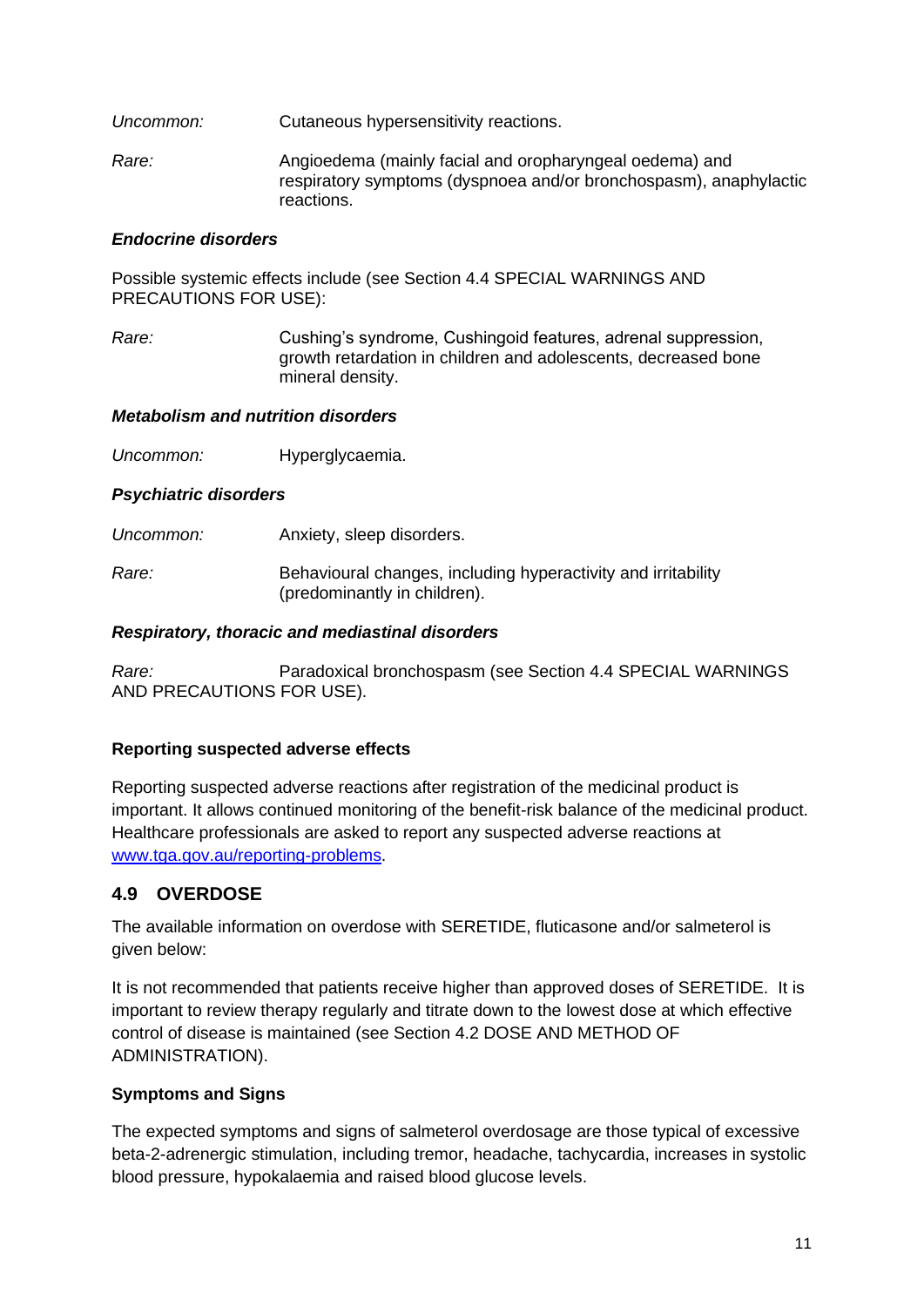Acute inhalation of fluticasone propionate doses in excess of those approved may lead to temporary suppression of the hypothalamic-pituitary–adrenal axis. This does not usually require emergency action as normal adrenal function typically recovers within a few days.

If higher than approved doses of SERETIDE are continued over prolonged periods, significant adrenocortical suppression is possible. There have been very rare reports of acute adrenal crisis, mainly occurring in children exposed to higher than approved doses over prolonged periods (several months or years). Presenting symptoms are typically vague and may include anorexia, abdominal pain, weight loss, tiredness, headache, nausea, vomiting, decreased levels of consciousness, hypoglycaemia and seizures. Situations which could potentially trigger acute adrenal crisis include exposure to trauma, surgery, infection or any rapid reduction in the dosage of the inhaled fluticasone propionate component. Additional systemic corticosteroid cover should be considered during periods of stress or elective surgery.

# **Treatment**

There is no specific treatment for an overdose of salmeterol and fluticasone propionate. If overdose occurs, the patient should be treated supportively with appropriate monitoring necessary.

For information on the management of overdose, contact the Poisons Information Centre on 13 11 26 (Australia).

# **5 PHARMACOLOGICAL PROPERTIES**

# **5.1 PHARMACODYNAMIC PROPERTIES**

## **Mechanism of action**

SERETIDE contains fluticasone propionate and salmeterol xinafoate which have differing modes of action. Salmeterol provides symptomatic relief, while fluticasone propionate improves lung function and prevents exacerbations of the condition. SERETIDE can offer a more convenient regimen for patients on concurrent long-acting beta-agonist and inhaled corticosteroid therapy. The respective mechanisms of action of both drugs are discussed below.

## Fluticasone propionate:

Fluticasone propionate given by inhalation at recommended doses has potent glucocorticoid activity in the airway. The potent anti-inflammatory action improves the symptomatic control of asthma, allows reduction of other drugs, such as rescue bronchodilators, and may limit the risk of decline in lung function over time. The low systemic bioavailability of fluticasone propionate provides a better risk: benefit outcome without the adverse effects that accompany systemically administered corticosteroids.

### Salmeterol:

Salmeterol is a selective long-acting beta-2-adrenoceptor agonist and at dosages of less than 100 microgram twice daily has little measurable cardiovascular effect. Salmeterol xinafoate is a racemate, the R-enantiomer being active.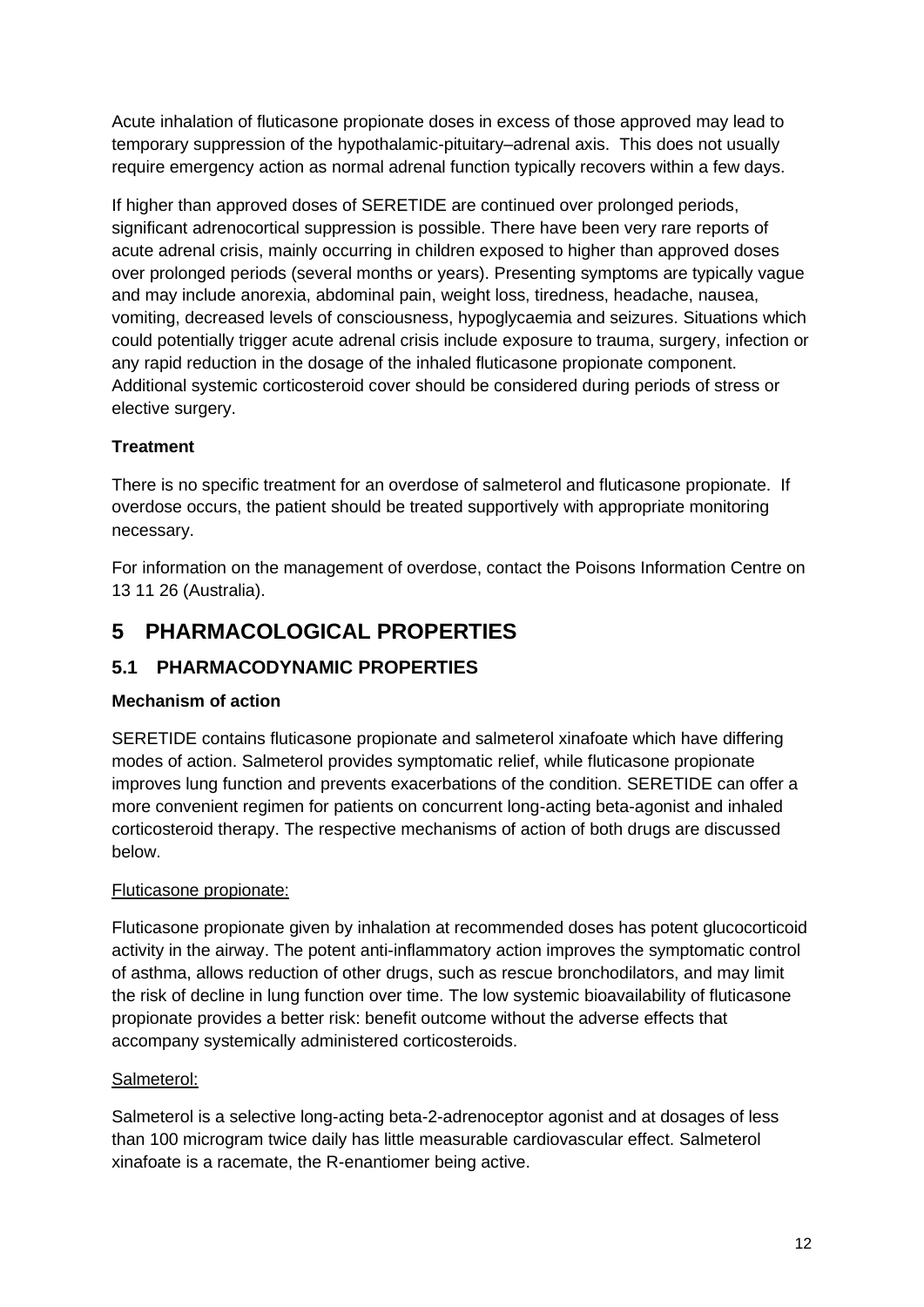The pharmacological properties of salmeterol offer a slower onset of action, but more effective protection against histamine-induced bronchoconstriction and a longer duration of bronchodilation (lasting for approximately 12 hours) than recommended doses of conventional short-acting beta-2 agonists. The onset of effective bronchodilation (> 15% improvement in  $FEV<sub>1</sub>$ ) occurs within 10 to 30 minutes and peak effect occurs between 3 to 4 hours.

*In vitro* tests have shown salmeterol is a potent and long-lasting inhibitor of the release of mast cell mediators, such as histamine, leukotrienes and prostaglandin D2, from human lung fragments. In one study in man, salmeterol inhibits the early and late phase response to inhaled allergen; the latter persisting for over 30 hours after a single dose when the bronchodilator effect is no longer evident. Single dosing with salmeterol attenuates bronchial hyperresponsiveness. These properties indicate that salmeterol has additional nonbronchodilator activity, but the full clinical significance is not yet clear. The mechanism is different from the anti-inflammatory effect of corticosteroids.

### **Clinical trials**

### *Asthma*

### SERETIDE ACCUHALER

Clinical trials have investigated the safety and efficacy data of fluticasone propionate/salmeterol (SERETIDE) at three dose strengths (100/50 micrograms, 250/50 micrograms and 500/50 micrograms) in the treatment of patients with reversible obstructive airways disease and asthma. Six studies of 12 or 28 week duration have been carried out in a total of 2080 patients (1671 adults, 152 adolescents and 257 children), of which 769 were treated with SERETIDE.

Three studies used the 100/50 micrograms dose strength (338 patients), two the 250/50 micrograms dose strength (264 patients) and one the 500/50 micrograms dose strength (167 patients). All studies were of double blind, randomised, parallel group design, and aimed to demonstrate superiority of the combination product over its constituent drugs at each dose strength, or equivalence of the combination product compared to the two drugs taken concurrently from separate inhalers (concurrent therapy).

### *SERETIDE vs. salmeterol alone or fluticasone propionate alone:*

In two studies using the 100/50 micrograms and 250/50 micrograms doses, the primary efficacy variables were probability of remaining in the study, mean change from baseline in morning pre-dose  $FEV_1$  at endpoint, and mean serial  $FEV_1$  AUC at Week 1. Patients were symptomatic and demonstrated room for improvement in lung function. SERETIDE was significantly more effective (p<0.001) than placebo or salmeterol alone in all primary efficacy comparisons. In addition, SERETIDE was significantly more effective than fluticasone propionate alone in all primary efficacy comparisons ( $p \le 0.007$ ) except for probability of remaining in the study for the 100/50 micrograms dose (p=0.084). Effects of SERETIDE were maintained over the treatment period.  $FEV<sub>1</sub>$  results measured over 12 hours after 1 week of treatment or after 12 weeks of treatment were similar but higher than those seen after the first dose of SERETIDE. SERETIDE produced clinically significant improvements in quality of life (>0.5 as assessed by the Asthma Quality of Life Questionnaire) in both studies.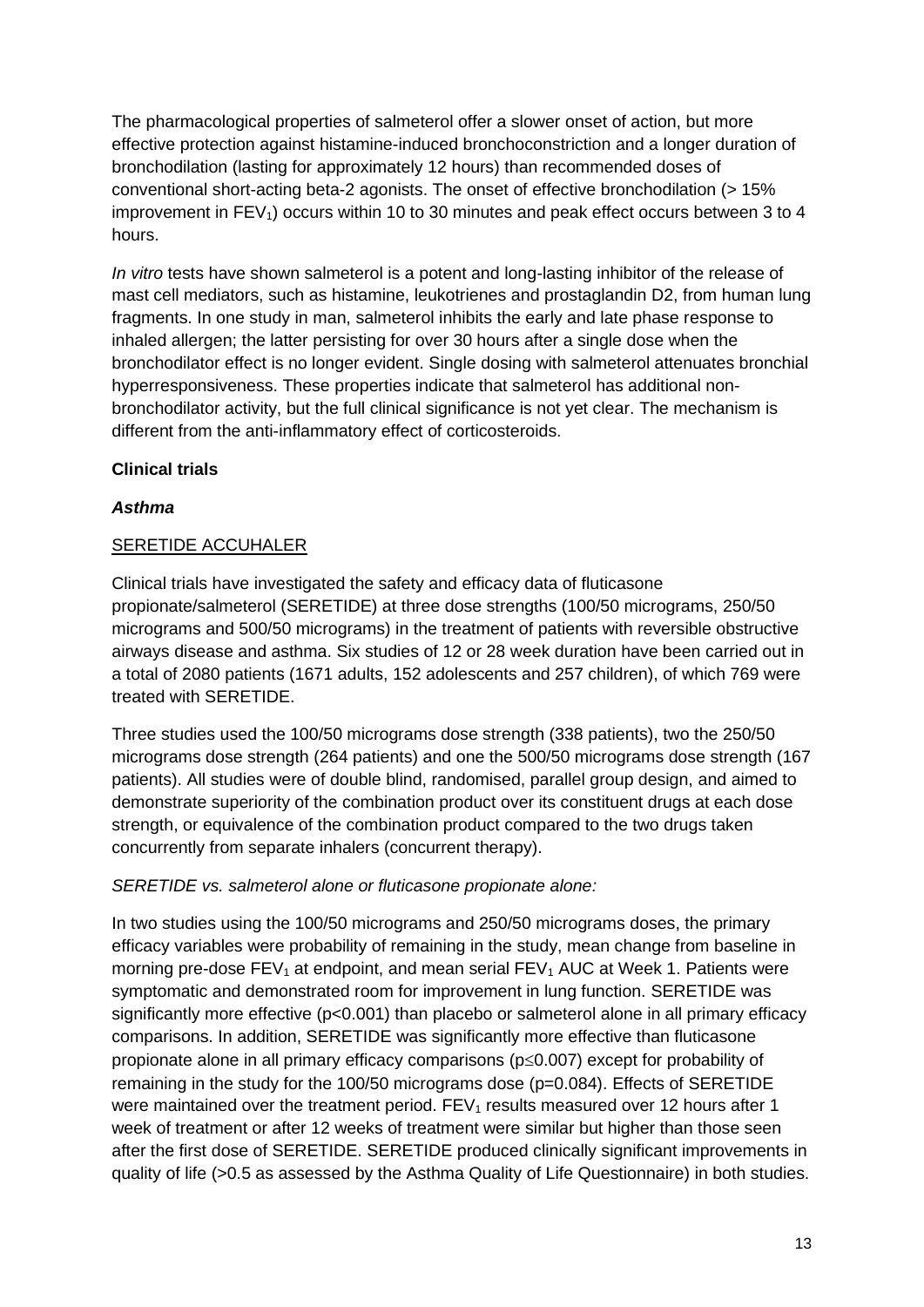In a third study, SERETIDE 500/50 micrograms was significantly more effective than fluticasone propionate alone (p<0.001). Higher mean changes in morning PEF were seen in the SERETIDE group for Weeks 1-12 (95% confidence intervals for the treatment difference were -29 L/min to -12 L/min). As well as the marked improvements in lung function seen with SERETIDE, reductions in rescue salbutamol use and an increase in the percentage of symptom-free days were seen. Significant differences compared with placebo and with salmeterol alone or fluticasone propionate alone were seen in most of these parameters. Improvements were noted over the first week of dosing.

#### *SERETIDE vs. concurrent therapy:*

Four double-blind, double-dummy studies assessed clinical equivalence of SERETIDE with concurrent therapy with salmeterol and fluticasone propionate. Three were conducted in symptomatic adults and adolescents and one in paediatric patients.

In all studies, large increases in mean morning PEF were seen over Weeks 1-12 in both treatment groups. Improvements were already apparent over Week 1.

Results for the primary efficacy variable (mean morning PEF over Weeks 1-12 in the Intentto-Treat Population) met the criterion for clinical equivalence (90% confidence limits for the difference between treatments contained within +15 L/min) in three of the four studies. In one study, the data suggested SERETIDE had slightly greater efficacy compared to concurrent administration of salmeterol and fluticasone propionate (difference -9 L/min; 90% confidence limits –17, 0 L/min; 95% confidence limits –19, 2 L/min).

Both SERETIDE and concurrent therapy improved symptom scores, decreased rescue salbutamol usage and increased the percentage of symptom free days and nights. Effects of the two treatments appeared to be similar on these parameters with statistical comparisons generally showing no clinically relevant differences between treatments.

Clinic measures of  $FEV<sub>1</sub>$  were made at each clinic visit. Improvements seen at 2 weeks were similar to those seen after 12 weeks treatment. In a 28-week study, efficacy, as measured by  $FEV<sub>1</sub>$ , was maintained throughout the duration of treatment. Results were not dependent on the type of pre-study corticosteroid used.

### *Safety and efficacy of fluticasone propionate/salmeterol vs fluticasone propionate alone in asthma:*

Two multi-centre 26-week studies were conducted to compare the safety and efficacy of fluticasone propionate/salmeterol vs fluticasone propionate alone, one in adult and adolescent subjects (AUSTRI trial), and the other in paediatric subjects 4-11 years of age (VESTRI trial). Both studies enrolled subjects with a history of asthma-related hospitalisation or asthma exacerbation in the previous year. 17% and 33% of enrolled subjects in AUSTRI and VESTRI, respectively, had persistent asthma with a history of at least 2 asthma-related hospitalisations or asthma exacerbations in the previous year. The primary objective of each study was to determine whether the addition of LABA to ICS therapy (fluticasone propionate/salmeterol) was non-inferior to ICS (fluticasone propionate) alone in terms of the risk of serious asthma related events (asthma-related hospitalisation, endotracheal intubation, and death). A secondary efficacy objective of these studies was to evaluate whether ICS/LABA (fluticasone propionate/salmeterol) was superior to ICS therapy alone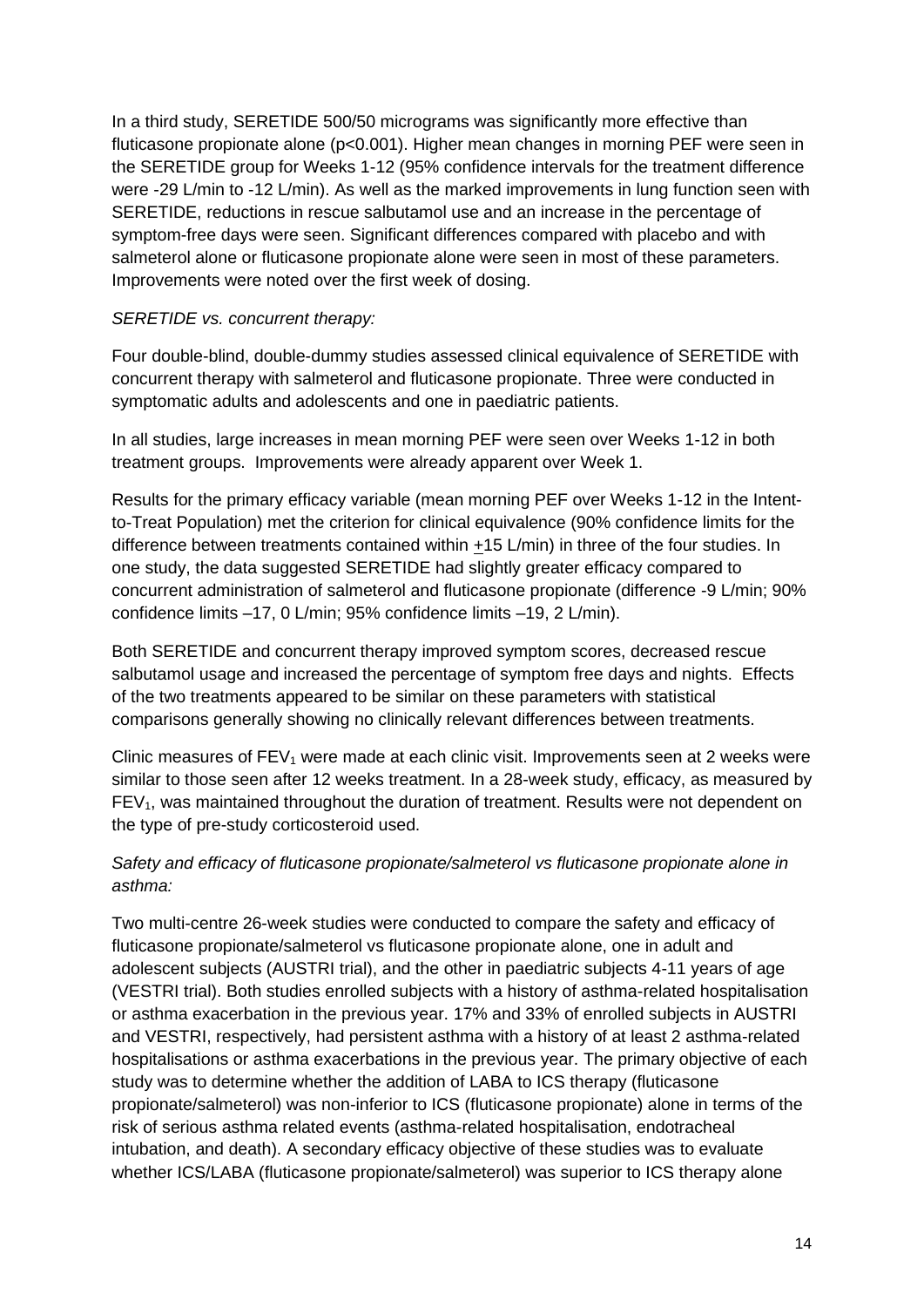(fluticasone propionate) in terms of severe asthma exacerbation (defined as deterioration of asthma requiring the use of systemic corticosteroids for at least 3 days or an in-patient hospitalisation or emergency department visit due to asthma that required systemic corticosteroids).

A total of 11,679 and 6,208 subjects were randomised and received treatment in the AUSTRI and VESTRI trials, respectively. For the primary safety endpoint, non-inferiority was achieved for both trials (see Table below).

|                                                                                                    | <b>AUSTRI</b>                            |                                    | <b>VESTRI</b>                            |                                    |
|----------------------------------------------------------------------------------------------------|------------------------------------------|------------------------------------|------------------------------------------|------------------------------------|
|                                                                                                    | Fluticasone<br>propionate/<br>salmeterol | Fluticasone<br>propionate<br>alone | Fluticasone<br>propionate/<br>salmeterol | Fluticasone<br>propionate<br>alone |
|                                                                                                    | $(n = 5,834)$                            | $(n = 5,845)$                      | $(n = 3, 107)$                           | $(n = 3, 101)$                     |
| Composite endpoint<br>(Asthma-related<br>hospitalisation,<br>endotracheal<br>intubation, or death) | 34 (0.6%)                                | 33 (0.6%)                          | 27 (0.9%)                                | 21 (0.7%)                          |
| Fluticasone<br>propionate/salmeterol<br>/ Fluticasone<br>propionate Hazard<br>ratio (95% CI)       | 1.029<br>$(0.638 - 1.662)^a$             |                                    | 1.285<br>$(0.726 - 2.272)^{b}$           |                                    |
| Death                                                                                              | $\overline{0}$                           | $\overline{0}$                     | $\overline{0}$                           | $\Omega$                           |
| Asthma-related<br>hospitalisation                                                                  | 34                                       | 33                                 | 27                                       | 21                                 |

Serious Asthma-Related Events in the 26-Week AUSTRI and VESTRI Trials:

<sup>a</sup> If the resulting upper 95% CI estimate for the relative risk was less than 2.0, then noninferiority was concluded.

**<sup>b</sup>** If the resulting upper 95% CI estimate for the relative risk was less than 2.675, then noninferiority was concluded.

For the secondary efficacy endpoint, reduction in time to first asthma exacerbation for fluticasone propionate/salmeterol relative to fluticasone propionate was seen in both studies, however only AUSTRI met statistical significance: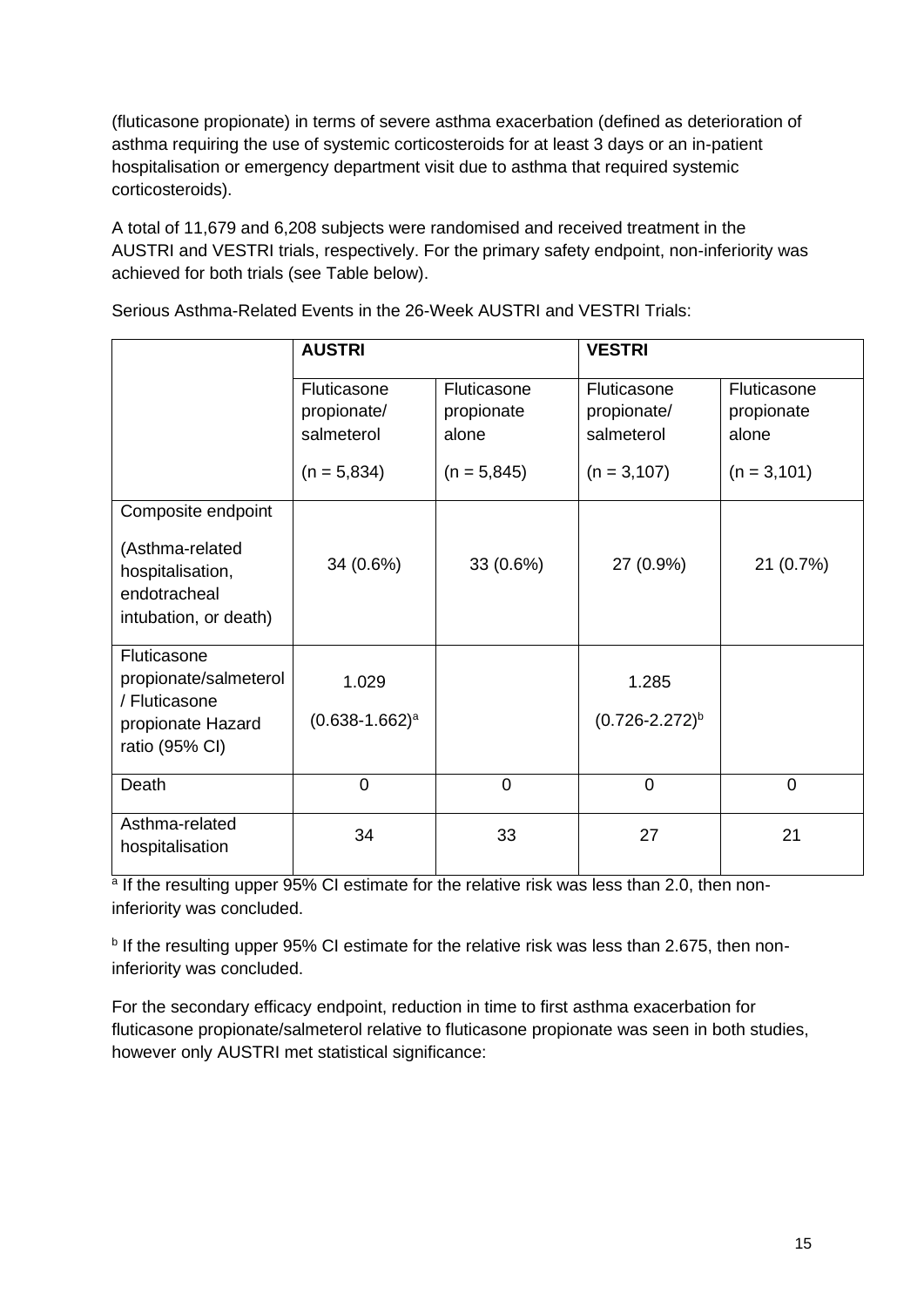|                                                                                              | <b>AUSTRI</b>                                   |                                    | <b>VESTRI</b>                            |                                    |
|----------------------------------------------------------------------------------------------|-------------------------------------------------|------------------------------------|------------------------------------------|------------------------------------|
|                                                                                              | <b>Fluticasone</b><br>propionate/<br>salmeterol | Fluticasone<br>propionate<br>alone | Fluticasone<br>propionate/<br>salmeterol | Fluticasone<br>propionate<br>alone |
|                                                                                              | $(n = 5,834)$                                   | $(n = 5,845)$                      | $(n = 3, 107)$                           | $(n = 3, 101)$                     |
| Number of subjects<br>with an asthma<br>exacerbation                                         | 480 (8%)                                        | 597 (10%)                          | 265 (9%)                                 | 309 (10%)                          |
| Fluticasone<br>propionate/salmeterol<br>/ Fluticasone<br>propionate Hazard<br>ratio (95% CI) | 0.787<br>(0.698, 0.888)                         |                                    |                                          | 0.859<br>(0.729, 1.012)            |

## *Salmeterol Multi-center Asthma Research Trial (SMART)*

The Salmeterol Multi-center Asthma Research Trial (SMART) was a 28-week US study that evaluated the safety of salmeterol compared to placebo added to usual therapy in adult and adolescent subjects. Although there were no significant differences in the primary endpoint of the combined number of respiratory-related deaths and respiratory-related life-threatening experiences, the study showed a significant increase in asthma-related deaths in patients receiving salmeterol (13 deaths out of 13,176 patients treated with salmeterol vs 3 deaths out of 13,179 patients on placebo). The study was not designed to assess the impact of concurrent inhaled corticosteroid use.

To evaluate the safety profile of salmeterol, a meta-analysis of 215 studies comprising 106,575 patients with over 39,000 patient-years exposure was performed. The metaanalysis evaluated asthma-related hospitalisations, asthma-related deaths, asthma-related intubations and all-cause death when salmeterol was used alone and when salmeterol was used with an ICS. There was no evidence of increased risk for asthma-related hospitalisations or asthma-related deaths in patients using salmeterol with an ICS as a fixed dose combination product.

### SERETIDE MDI

Two 12 week, double blind, double dummy, randomised, parallel group clinical studies were performed in 1006 adult and adolescent patients aged  $\geq$  12 years. The first study compared the 50/25 micrograms strength fluticasone propionate/salmeterol MDI (165 patients) with the corresponding 100/50 micrograms ACCUHALER (167 patients), while the second study compared the 250/25 micrograms strength MDI (176 patients) with the 500/50 micrograms ACCUHALER (161 patients). The dosing regimen for the MDI is two inhalations twice daily whilst the ACCUHALER is one inhalation twice daily, ensuring the total daily dose of each active ingredient is the same for both formulations. Both studies also included a comparison with CFC fluticasone propionate MDI alone, at the same fluticasone propionate dose as the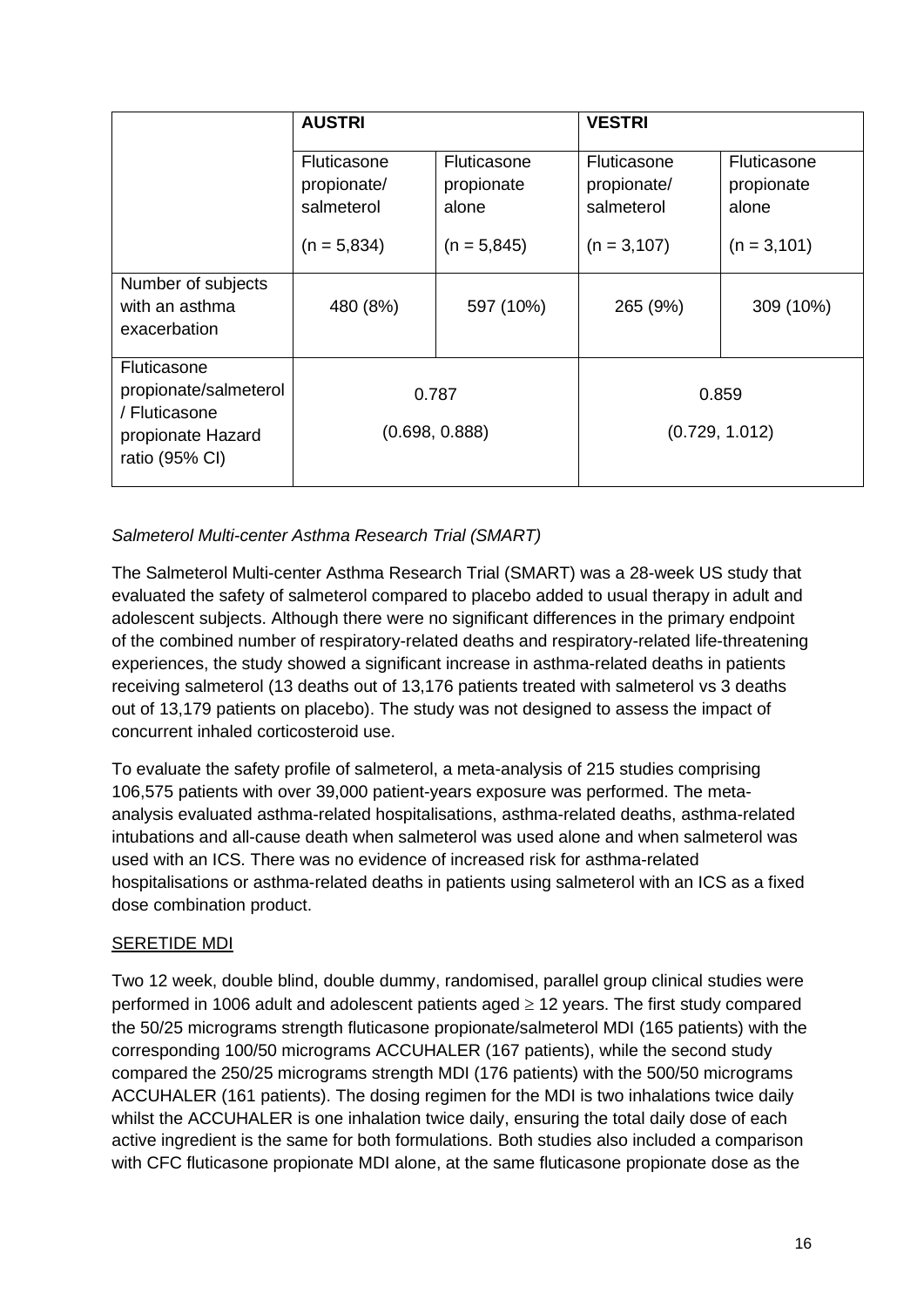combination, to reaffirm the superiority of the combination over fluticasone propionate alone despite the change in formulation. All patients had reversible obstructive airways disease and were symptomatic on inhaled corticosteroids, with room for improvement in lung function. No clinical trial was performed with the 125/25 micrograms MDI strength because pharmaceutical and clinical pharmacology data have demonstrated dose proportionality across the three strengths of the fluticasone propionate component.

The primary efficacy variable was change in mean morning PEF over weeks 1-12, and this met the criterion for clinical equivalence between the MDI and ACCUHALER combination formulations (95% confidence limits for the difference between treatments contained within  $\pm$ 15 L/min) in both studies. Comparable results were also seen for other time points in both studies, with almost all 95% confidence intervals falling within  $\pm$ 15 L/min. In no cases were the confidence intervals greater than  $\pm 16$  L/min. Large increases in mean PEF were seen over weeks 1-12 in both the MDI and the ACCUHALER combination groups.

In both studies, fluticasone propionate/salmeterol MDI was significantly more effective than fluticasone propionate MDI alone in change from baseline in mean morning PEF throughout the treatment period. This was manifest as early as week 1 ( $p<0.001$ ). Mean treatment differences were greater than 15 L/min. These results demonstrate clinical superiority of the MDI combination over the FP CFC formulation alone, reaffirming the superiority of the combination over fluticasone propionate alone, despite the change in formulation. While a statistical comparison of fluticasone/salmeterol ACCUHALER was not conducted, the differences between these 2 treatment groups were of similar magnitude to those observed for the combination MDI.

Both the SERETIDE MDI and ACCUHALER formulations improved symptoms scores, decreased rescue salbutamol usage and increased the percentage of symptom free days and nights. Effects of the two treatments on these parameters were similar.

### *Initial Maintenance Therapy – Moderate Persistent Asthma*

Moderate persistent asthma is characterised by daily symptoms over a prolonged period of time or nocturnal asthma more than once a week, a peak expiratory flow rate (PEFR) or FEV<sub>1</sub> of 60-80% of predicted and a variability in PEFR or FEV<sub>1</sub> of  $>$  30%.

### *SERETIDE 100/50 micrograms vs FP 100 micrograms bd*

The data of four randomised, double blind, controlled, parallel group studies, SAS30001 (n=168), SAS30003 (n=86), SAS30017 (n=150) and SAM40027 Stratum 1 Addendum (n=404) were integrated to examine the safety and efficacy of SERETIDE 100/50 micrograms bd as initial maintenance therapy over a 12 week treatment period in subjects aged ≥ 12 years with moderate persistent asthma. The results showed that the mean improvement from baseline in morning pre-dose PEF over Weeks 1-12 and Endpoint (primary endpoint ─ defined as the mean of the last available 7 days of on-treatment data for each subject) were significantly higher with SERETIDE 100/50 micrograms bd than with FP 100 micrograms bd (treatment difference vs FP: 23.8 L/min and 24.0 L/min respectively, p<0.001).

SERETIDE was also superior for the secondary endpoints, including pre-dose  $FEV<sub>1</sub>$ ; serial  $FEV<sub>1</sub>$ ; % of days with no asthma symptoms; % of nights with no awakenings; and % of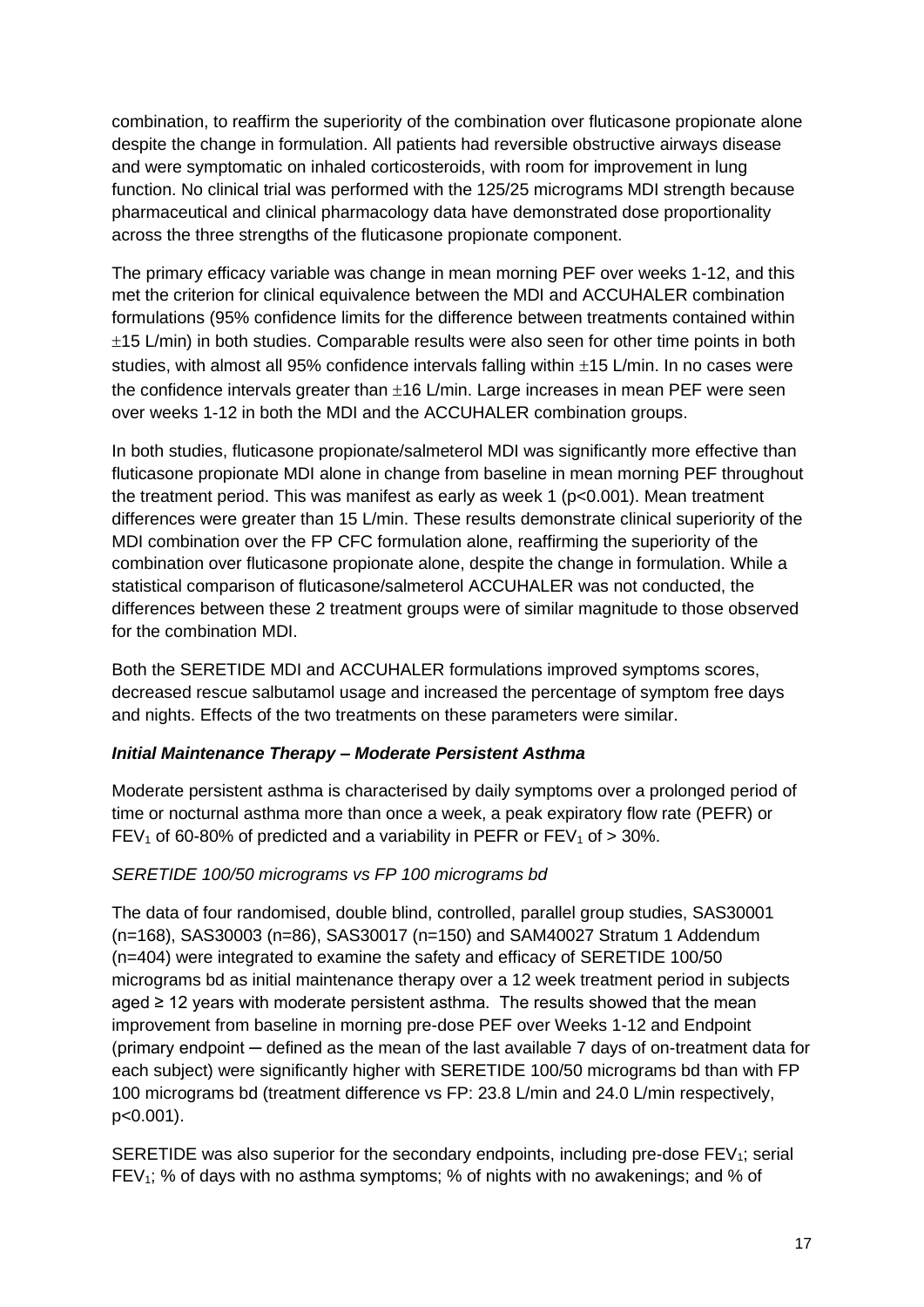rescue free days. Additionally, a higher proportion of patients achieved 'Well controlled' asthma over Weeks 5-12 with SERETIDE 100/50 micrograms bd vs FP 100 micrograms bd (46% vs 29%, respectively, odds ratio 2.04 in favour of SERETIDE, p<0.001).

This integrated analysis demonstrated both statistical and clinical superiority of SERETIDE 100/50 micrograms bd compared with FP 100 micrograms bd in improving lung function, reducing symptoms and attaining asthma control.

Furthermore, one of the keys studies, SAM40027 Stratum 1 Addendum, demonstrated that initial maintenance therapy with SERETIDE brought about significantly more rapid asthma control compared with FP alone. Specifically, this study showed that in the first twelve weeks of treatment, the time taken for 50% of subjects to achieve the first week of 'Well-controlled' asthma was 16 days for SERETIDE 100/50 micrograms bd, compared to 30 days with FP 100 micrograms bd alone (p=0.003).

Subgroup analyses: Additional subgroup analyses were undertaken of all SERETIDE 100/50 micrograms bd studies in the target population to explore/further define patients who were likely to benefit most from treatment with SERETIDE as initial maintenance therapy. The greatest incremental benefit in the percentage of subjects with 'well-controlled' asthma on SERETIDE vs FP alone was demonstrated in subjects exhibiting all three clinical features: daily symptoms, daily use of rescue medication, moderate/severe airflow limitation (ie.  $FEV<sub>1</sub>$ ≤ 80%). In this population, 43% of subjects on SERETIDE achieved 'well controlled' asthma as compared with 23% on FP alone over the first 12 weeks of treatment. This represents a 2.6-fold difference (95% confidence interval: 1.87, 3.62) in favour of SERETIDE, and is a greater margin of difference than previously demonstrated in the overall data (integrated data: odds ratio 2.04).

In patients with all three stated baseline features, significant treatment differences were seen between SERETIDE and FP alone for PEF, symptoms and rescue use. Improvement in PEF was 26 L/min greater with SERETIDE than with FP alone (95% CI 19.3, 32.6) and patients treated with SERETIDE were twice as likely to be symptom-free than patients treated with FP alone over the first 12 weeks of treatment (odds ratio SERETIDE/FP 2.05, 95% CI 1.54, 2.74, p< 0.001). Likewise, the SERETIDE group had significantly more rescue-free days compared with FP alone (p< 0.001).

Additionally, in this group of patients the time to first achieving 'well controlled' asthma was significantly shorter with SERETIDE compared with FP alone (median time to first week of 'well controlled' asthma was 9 days for SERETIDE and 16 days for FP, p <0.001).

#### *Dosage adjustment with SERETIDE vs FP*

Two studies, SAS30040 (n=484) and SAM40027 Stratum 1 Addendum (n=404) demonstrated SERETIDE to be a superior option to FP alone in two situations, (i) dosing step-down once control has been achieved with SERETIDE and (ii) dosing step-up where the patient failed to achieve control with the initial doses of medication.

For patients who have achieved control with a maintenance dose of SERETIDE 250/50 micrograms bd, SAS30040 demonstrated that stepping down the dose to SERETIDE 100/50 micrograms bd is more effective than removing the LABA component, and switching patients to FP 250µg bd. This study showed PEF values to be maintained over 12 weeks after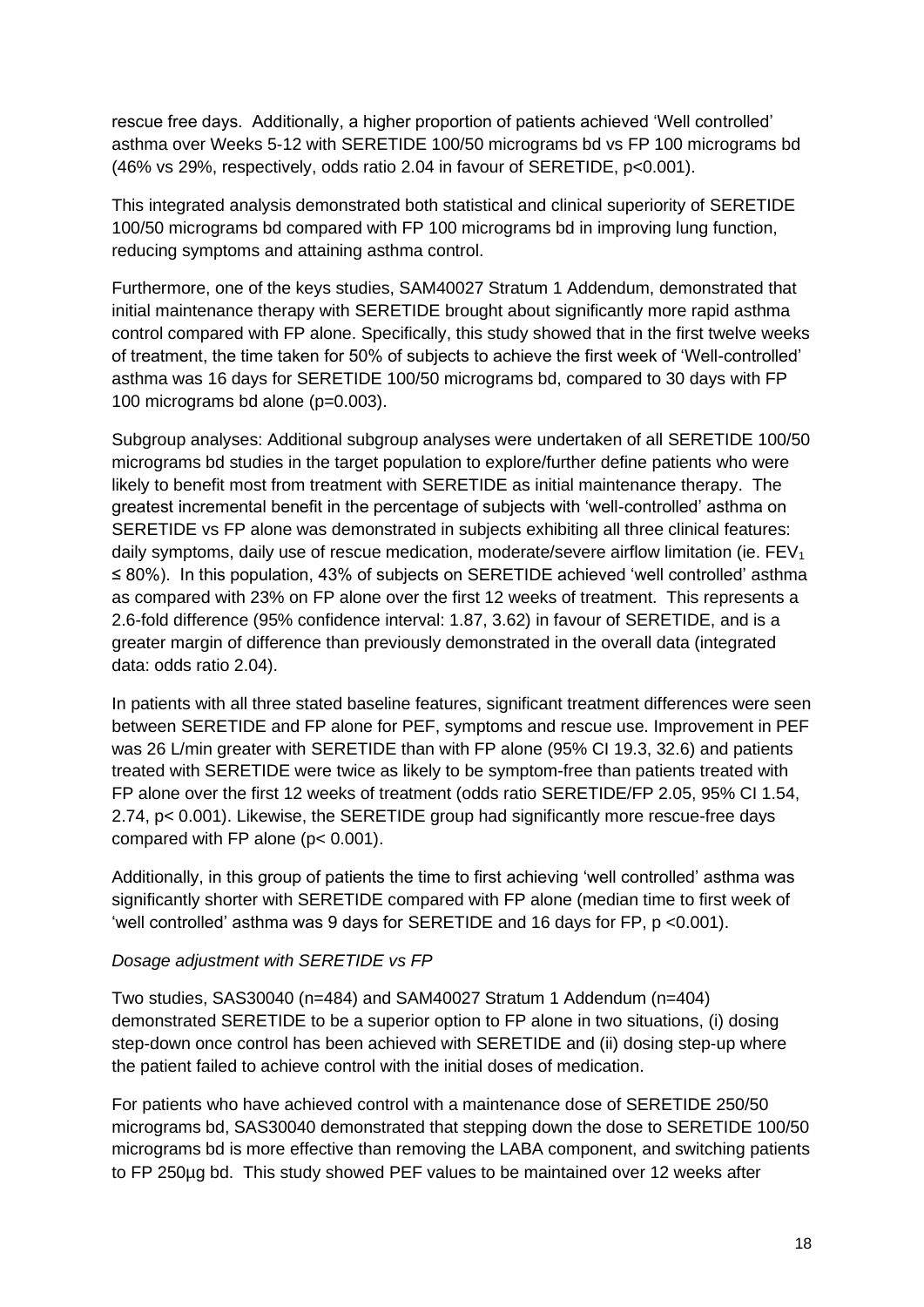stepping down to SERETIDE 100/50 micrograms, but a decline in PEF values was noted with FP 250 micrograms during the same period (treatment difference of 12.9 L/min in favour of SERETIDE, p<0.001).

For patients in whom control was not achieved with an initial dose of SERETIDE or FP as initial maintenance therapy, SAM40027 Stratum 1 Addendum demonstrated the benefits of dosing step-up with SERETIDE compared with FP alone. The study confirmed that subjects in the SERETIDE group had 1.67 greater chance of achieving 'Well-controlled' asthma at the same or lower ICS doses compared to FP alone (odds ratio 1.67, p=0.006). The fact that more patients were achieving control at the earlier treatment steps with SERETIDE indicated that, overall, control was achieved earlier in the study with SERETIDE than with FP alone, highlighting the time superiority of the combination.

## *Chronic Obstructive Pulmonary Disease (COPD)*

Three randomised, double blind, placebo-controlled trials have investigated the safety and efficacy of SERETIDE ACCUHALER in the treatment of patients with COPD. The studies used two SERETIDE dose strengths (250/50 micrograms and 500/50 micrograms). All studies comprised four treatment arms: SERETIDE, salmeterol, fluticasone propionate, placebo. Salmeterol is currently registered for the treatment of COPD.

SERETIDE vs salmeterol alone: The primary efficacy variable for the three studies was mean change in morning pre-dose  $FEV<sub>1</sub>$ . In the ITT analysis, a statistically significant difference in the primary endpoint in favour of SERETIDE was seen across all three studies. For multiple measured secondary endpoints, SERETIDE 500/50 micrograms was superior by a clinically significant degree only for dyspnoea vs salmeterol alone. In addition, SERETIDE 250/50 micrograms was statistically significantly superior to salmeterol for % days without use of reliever medication and % of nights without awakening.

Post-hoc subgroup analyses were performed for those patients with severe COPD  $(FEV<sub>1</sub><50%$  predicted normal). There were 1724 patients in the severe subgroup, of whom 415 received SERETIDE. A statistically significant treatment difference in favour of SERETIDE (both doses) was seen in the primary endpoint in two of the three studies. The clinical significance of these results is uncertain. For multiple measured secondary endpoints, SERETIDE 500/50 micrograms produced a clinically significant improvement in breathlessness and a clinically significant reduction in % of days without use of reliever medication (1 time per day) compared with salmeterol alone.

## **5.2 PHARMACOKINETIC PROPERTIES**

There is no evidence in animal or human subjects that the administration of fluticasone propionate and salmeterol together by the inhaled route affects the pharmacokinetics of either component. For pharmacokinetic purposes therefore each component can be considered separately.

Even though plasma levels of SERETIDE are very low, potential interactions with other substrates and inhibitors of CYP 3A4 cannot be excluded.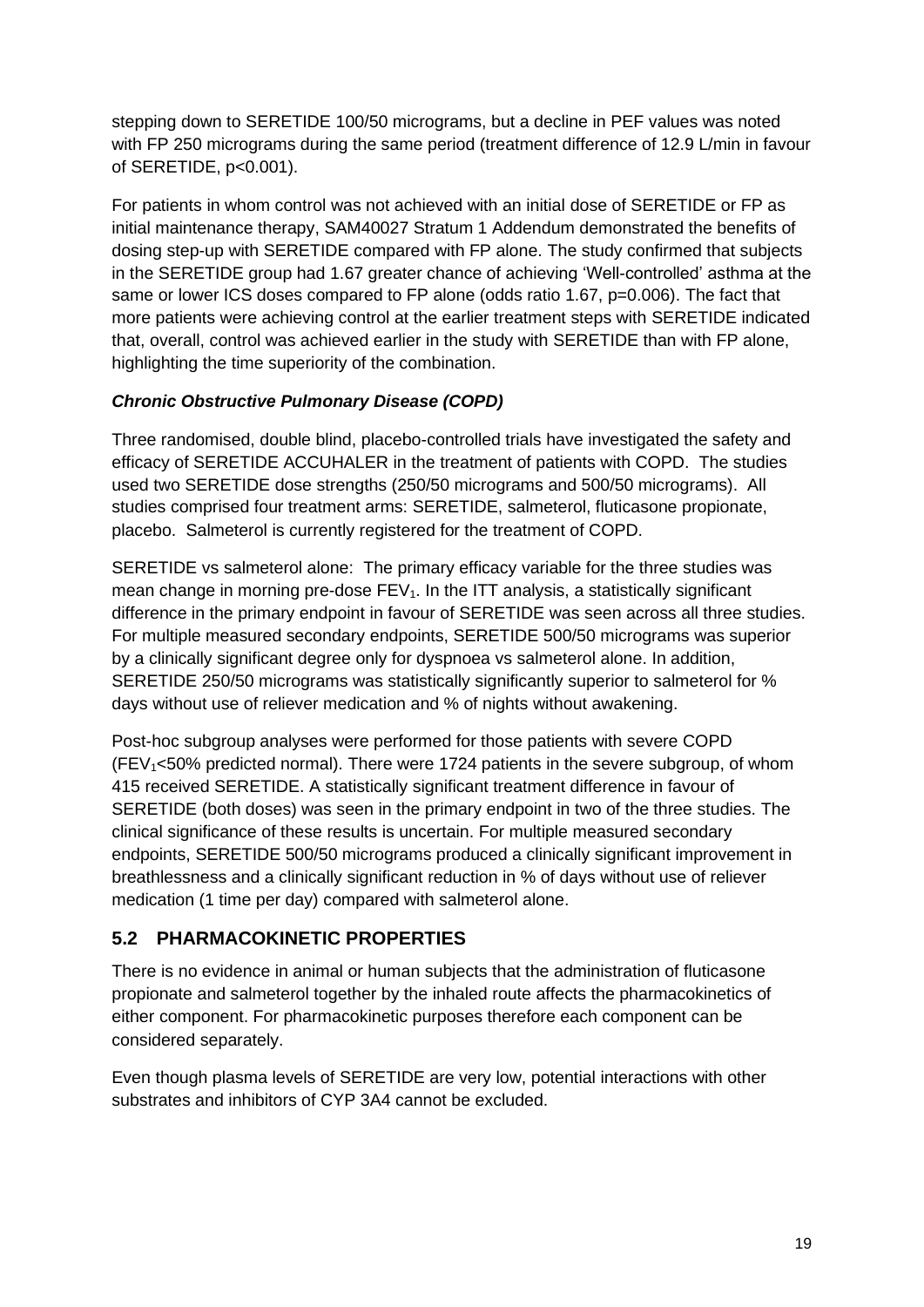### **Fluticasone propionate:**

Following oral administration 87-100% of the dose is excreted in the faeces, up to 75% as parent compound depending on the dose. There is a non-active major metabolite. Following intravenous administration there is rapid plasma clearance suggestive of extensive hepatic extraction. The plasma elimination half-life is approximately 3 hours. The volume of distribution is approximately 250 litres. Doses delivered by the dry powder inhalers and metered-dose inhalers may not have the same systemic bioavailability; however, there is no difference in clinical efficacy between the inhalers in controlled studies.

The absolute bioavailability of fluticasone propionate for each of the available inhaler devices has been estimated from within and between study comparisons of inhaled and intravenous pharmacokinetic data based on AUC(0-infinity) data. In healthy adult subjects the absolute bioavailability has been estimated for fluticasone propionate ACCUHALER (8%), fluticasone propionate Diskhaler (9%) and fluticasone propionate Inhaler (10.9%) respectively. The absolute bioavailability from SERETIDE ACCUHALER and Inhaler are approximately 6%.

### **Salmeterol:**

Salmeterol acts locally in the lung, therefore plasma levels are not predictive of therapeutic effect. In addition, there are only limited data available on the pharmacokinetics of salmeterol because of the technical difficulty of assaying very low plasma concentrations (approximately 200 picograms/mL or less) of the drug after inhaled dosing.

Following administration, salmeterol xinafoate is extensively bound (95-98%) to plasma proteins. Elimination of radioactivity from plasma following oral administration of radiolabelled salmeterol xinafoate is slow (mean  $t_{\%}$  is 67 hours). Excretion is predominantly through the faeces and to a lesser extent urine. Aliphatic hydroxylation appears to be the major route of metabolism in humans.

After regular dosing with salmeterol xinafoate, the xinafoate moiety, hydroxynaphthoic acid, can be detected in the systemic circulation, reaching steady state concentrations of approximately 100 nanograms/mL. These concentrations are up to 1000-fold lower than steady state levels observed in toxicity studies and in longer-term regular dosing (more than 12 months) trials in patients with airways obstruction, there have not been adverse effects attributable to hydroxynaphthoic acid reported.

In a placebo-controlled, crossover drug interaction study in 20 healthy subjects, coadministration of salmeterol (50 micrograms twice daily inhaled) and the CYP3A4 inhibitor ketoconazole (400 mg once daily orally) for 7 days resulted in a significant increase in plasma salmeterol exposure (1.4-fold  $C_{\text{max}}$  and 15-fold AUC). There was no increase in salmeterol accumulation with repeat dosing. Three subjects were withdrawn from salmeterol and ketoconazole co-administration due to QTc prolongation or palpitations with sinus tachycardia. The increase in the QTc interval observed with the co-administration of salmeterol and ketoconazole compared with salmeterol and placebo administration was not statistically significant. There were no clinically significant effects seen in heart rate or blood potassium levels, which were the primary endpoints of the study (see Sections 4.4 SPECIAL WARNINGS AND PRECAUTIONS FOR USE and 4.5 INTERACTIONS WITH OTHER MEDICINES AND OTHER FORMS OF INTERACTIONS).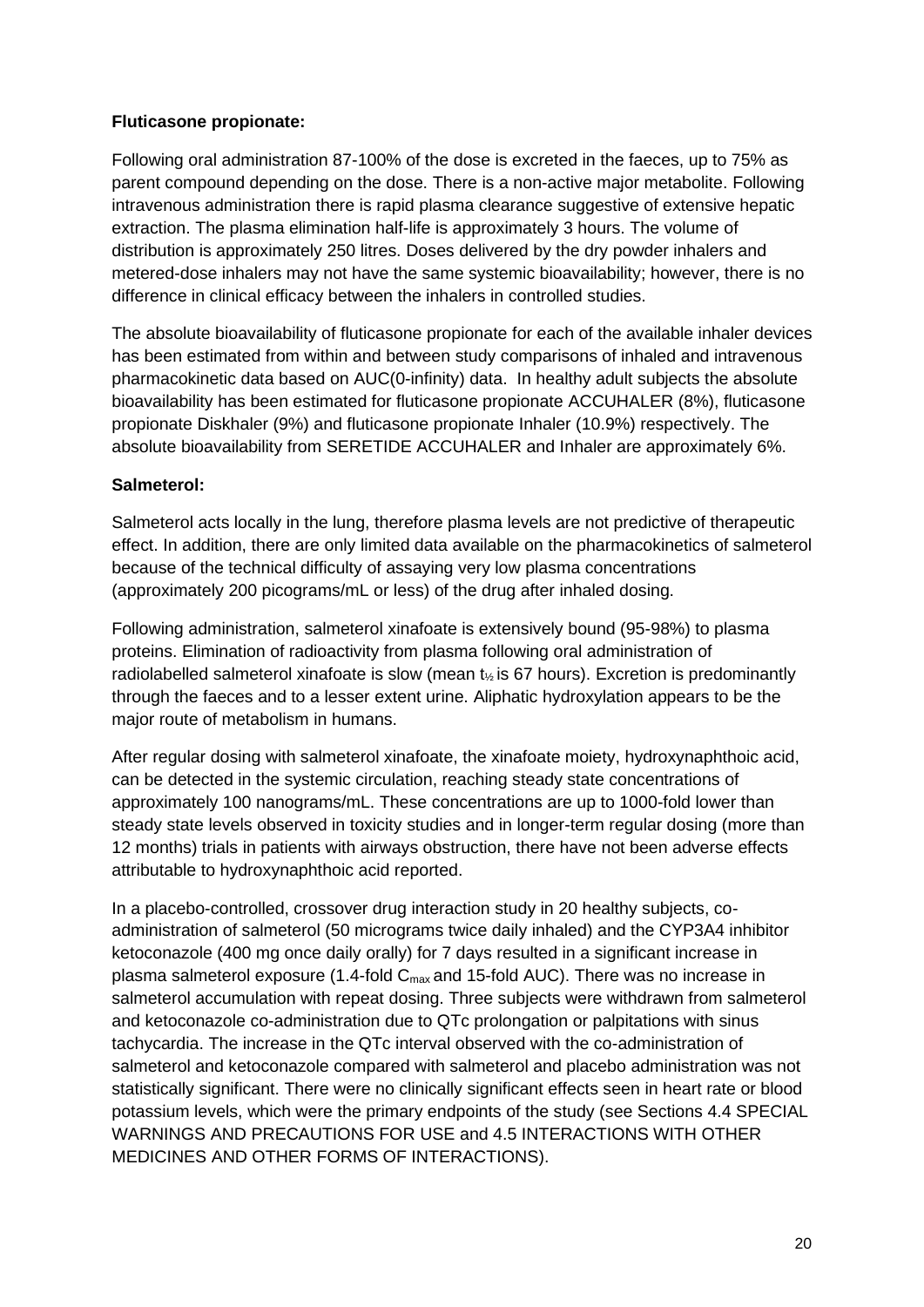# **5.3 PRECLINICAL SAFETY DATA**

Fluticasone propionate and salmeterol xinafoate have been extensively evaluated in animal toxicity tests. Significant toxicities occurred only at doses in excess of those recommended for human use and were those expected for a potent beta-2-adrenoreceptor agonist and glucocorticosteroid.

Co-administration of fluticasone propionate and salmeterol resulted in some cardiovascular lesions not seen upon dosing with the individual drugs (mild atrial myocarditis and focal coronary arteritis in rats and papillary muscle necrosis in dogs). However, these high dose changes were not consistently observed across studies and are unlikely to be of clinical relevance.

Co-administration did not modify other class-related toxicities in animals.

### **Genotoxicity**

Neither fluticasone propionate nor salmeterol xinafoate showed evidence of mutagenic potential when tested alone in a standard battery of genotoxicity assays. No studies examining the potential interaction of fluticasone propionate and salmeterol xinafoate to cause genetic toxicity when co-administered have been conducted.

The non-CFC propellant, norflurane (HFA134a), has been shown to have no toxic effect at very high vapour concentrations, far in excess of those likely to be experienced by patients, in a wide range of animal species exposed daily for periods of two years.

### **Carcinogenicity**

No studies on the carcinogenic potential of the combined formulation of fluticasone propionate/salmeterol xinafoate have been conducted in animals. With fluticasone alone, no evidence of a tumorigenic effect was observed in either a 2 year study in rats receiving doses of fluticasone propionate up to 57 mg/kg/day by inhalation or in an 18 month study in mice receiving oral doses of fluticasone propionate up to 1 mg/kg/day. With salmeterol xinafoate alone, oral administration to mice at 0.2, 1.4 or 10 mg/kg/day for 18 months resulted in the development of smooth muscle tumours (lieomyomas and possibly liemyosarcomas) in the uterus. In rats, combined oral / inhalational administration for 24 months at total dose levels of 0.2, 0.7 and 2.6 mg/kg/day resulted in leiomyomas in the suspensory ligament of the ovaries, as well as an increased incidence of benign pituitary tumours. The smooth muscle tumours in both species are thought to result from chronic stimulation of beta-adrenoceptors in these tissues, whereas the mechanism involved in the development of the pituitary tumours is unknown.

# **6 PHARMACEUTICAL PARTICULARS**

## **6.1 LIST OF EXCIPIENTS**

### SERETIDE ACCUHALER

Lactose monohydrate (which contains milk protein).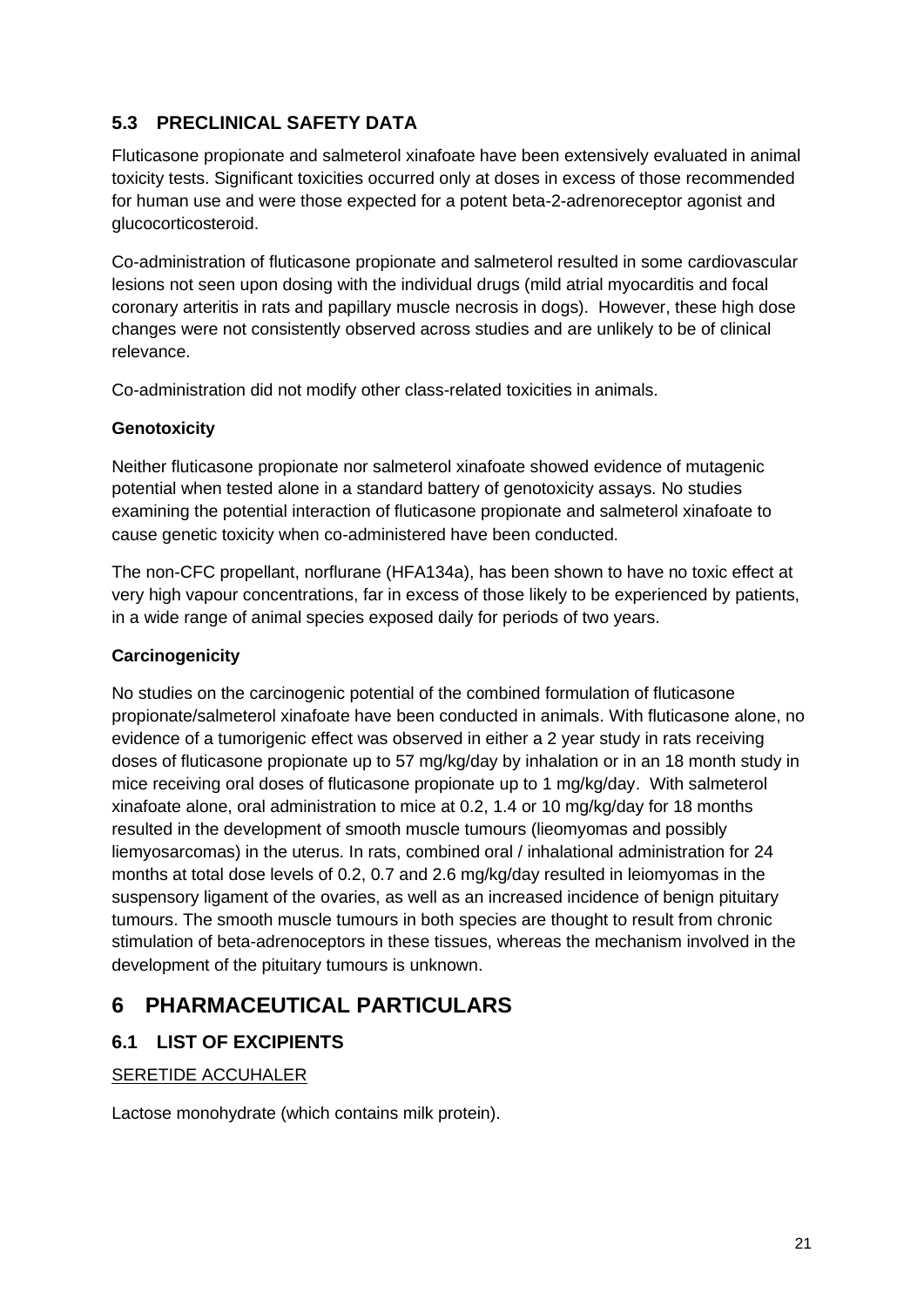### SERETIDE MDI

Norflurane (HFA 134a) which is a CFC-free propellant.

### **6.2 INCOMPATIBILITIES**

Incompatibilities were either not assessed or not identified as part of the registration of this medicine.

### **6.3 SHELF LIFE**

In Australia, information on the shelf life can be found on the public summary of the Australian Register of Therapeutic Goods (ARTG). The expiry date can be found on the packaging.

## **6.4 SPECIAL PRECAUTIONS FOR STORAGE**

### **SERETIDE ACCUHALER**

SERETIDE ACCUHALER should be stored in a dry place below 30°C.

### **SERETIDE MDI**

SERETIDE MDI should be stored below 30°C. Protect from frost and direct sunlight.

Replace the mouthpiece cover firmly and snap it into position.

As with most inhaled medications in pressurised canisters, the therapeutic effect of this SERETIDE MDI may decrease when the canister is cold. The canister should not be punctured, broken or burnt even when apparently empty.

## **6.5 NATURE AND CONTENTS OF CONTAINER**

### **SERETIDE ACCUHALER**

Moulded plastic device containing a foil strip with 28 or 60 regularly placed blisters each containing a powder formulation of 100 micrograms of fluticasone propionate and 50 micrograms of salmeterol (as xinafoate).

Moulded plastic device containing a foil strip with 28 or 60 regularly placed blisters each containing a powder formulation of 250 micrograms of fluticasone propionate and 50 micrograms of salmeterol (as xinafoate).

Moulded plastic device containing a foil strip with 28 or 60 regularly placed blisters each containing a powder formulation of 500 micrograms of fluticasone propionate and 50 micrograms of salmeterol (as xinafoate).

### **SERETIDE MDI**

SERETIDE 50/25 micrograms MDI delivers 50 micrograms of fluticasone propionate and 25 micrograms of salmeterol (as xinafoate) per inhalation. Packs of 120 metered doses.

SERETIDE 125/25 micrograms MDI delivers 125 micrograms of fluticasone propionate and 25 micrograms of salmeterol (as xinafoate) per inhalation. Packs of 120 metered doses.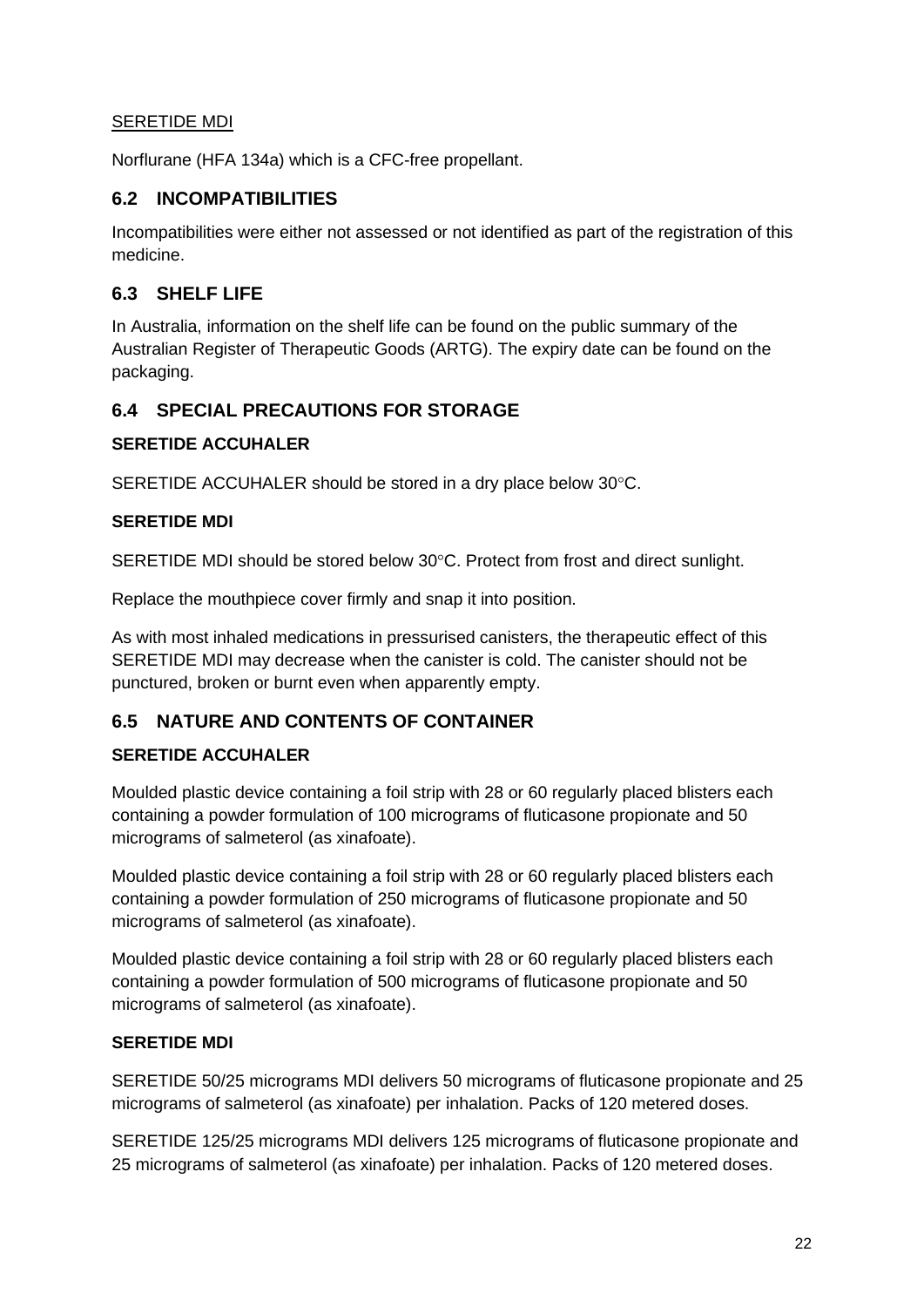SERETIDE 250/25 micrograms MDI delivers 250 micrograms of fluticasone propionate and 25 micrograms of salmeterol (as xinafoate) per inhalation. Packs of 120 metered doses.

SERETIDE MDI is available with or without a counter (see Section 4.2 DOSE AND METHOD OF ADMINISTRATION).

Not all pack sizes may be marketed.

# **6.6 SPECIAL PRECAUTIONS FOR DISPOSAL**

In Australia, any unused medicine or waste material should be disposed of by taking to your local pharmacy.

## **6.7 PHYSICOCHEMICAL PROPERTIES**

SERETIDE ACCUHALER and SERETIDE MDI contain the active ingredients fluticasone propionate and salmeterol (as xinafoate).

| <b>Fluticasone propionate</b> |                                                                                                                                                                                                                                                                                                     |  |
|-------------------------------|-----------------------------------------------------------------------------------------------------------------------------------------------------------------------------------------------------------------------------------------------------------------------------------------------------|--|
| Chemical name                 | The chemical name of fluticasone propionate is S-<br>Fluoromethyl 6 $\alpha$ , 9 $\alpha$ -difluoro-11ß-hydroxy-16 $\alpha$ -methyl-3-oxo-<br>17 $\alpha$ -propionyloxy-androsta-1, 4-diene-17ß-carbothioate.                                                                                       |  |
| Molecular formula             | $C_{25}H_{31}F_{3}O_{5}S$                                                                                                                                                                                                                                                                           |  |
| Molecular weight              | 500.6                                                                                                                                                                                                                                                                                               |  |
| Chemical structure            | $H_3C$<br>$CH3$ <sup>O</sup><br>HО<br>CH <sub>3</sub><br>CH <sub>3</sub><br>Ĥ<br>Ė<br>Ĥ                                                                                                                                                                                                             |  |
| Description                   | Fluticasone propionate is a white to off-white powder. It is<br>freely soluble in dimethyl sulfoxide and dimethylformamide,<br>sparingly soluble in acetone, dichloromethane, ethyl acetate<br>and chloroform, slightly soluble in methanol and 95% ethanol,<br>and practically insoluble in water. |  |
| <b>CAS</b> number             | 80474-14-2                                                                                                                                                                                                                                                                                          |  |
| Salmeterol (as xinafoate)     |                                                                                                                                                                                                                                                                                                     |  |
| Chemical name                 | The chemical name of salmeterol xinafoate is $(\pm)$ -4-Hydroxy- $\alpha$<br><sup>1</sup> -[[[6-(4-phenylbutoxy)hexyl]amino]methyl]- <i>m</i> -xylene- $\alpha, \alpha'$ -diol<br>1-hydroxy-2-naphthoate (salt).                                                                                    |  |
| Molecular formula             | $C_{25}H_{37}NO_4 C_{11}H_8O_3$                                                                                                                                                                                                                                                                     |  |
| Molecular weight              | 603.8                                                                                                                                                                                                                                                                                               |  |